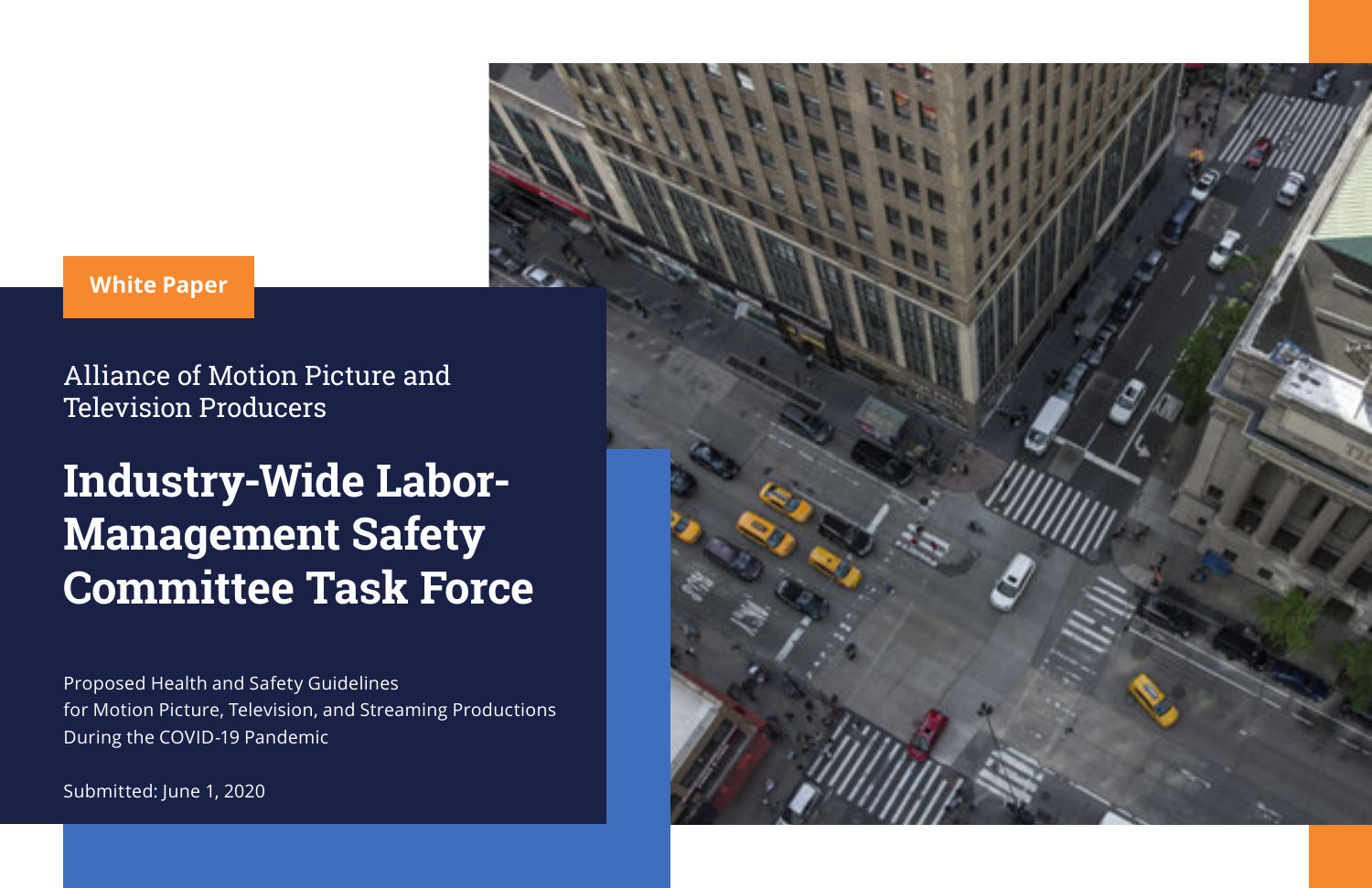# **Introduction**

The Industry-Wide Labor-Management Safety Committee Task Force (the "Task Force") respectfully submits the following guidelines for consideration and adoption for the resumption of motion picture, television, and streaming productions in an environment that minimizes the risk of contracting or spreading COVID-19. These recommendations set forth the consensus of the Task Force and outline guidance regarding protective measures to be used, including regular screening, diagnostic testing, use of personal protective equipment, cleaning and disinfecting work sites, and appropriate response should an employee contract COVID-19 or be exposed to it.

The proposed recommendations were developed by the Task Force at the request of and in collaboration with the various unions of the motion picture and television industry and the Alliance of Motion Picture and Television Producers, which collectively exercised final control over their content, based on the input provided. The Task Force consists of the International Alliance of Theatrical Stage Employees (IATSE) and its West Coast Studio Local Unions, as well as its New York Local Unions, the International Brotherhood of Teamsters as well as the Basic Crafts Unions, the Screen Actors Guild-American Federation of Television and Radio Artists, the Directors Guild of America as well as the Alliance of Motion Picture and Television Producers and other representatives of the producers. The guidelines are based on discussions with health experts, guidelines issued by U.S. Centers for Disease Control and Prevention (CDC) and the Occupational Safety and Health Administration (OSHA), and input from industry participants familiar with the working conditions of motion picture and television production. The participants in the Task Force are listed in the Appendix.

While these guidelines and protocols address many elements of production, productions must consult applicable state and local public health orders as well as applicable federal and state OSHA guidelines. These recommendations are intended to address the circumstances under which production can safely resume. The Task Force recognizes that COVID-19 is a new disease and many of the facts surrounding COVID-19 are still being determined. Several elements of the protocols including testing and PPE are subject to further discussion and agreement between the Employers and the Unions and Guilds representing the cast and crew. As circumstances change, and public health officials issue new guidance, the protocols under which production occurs may be adjusted accordingly.

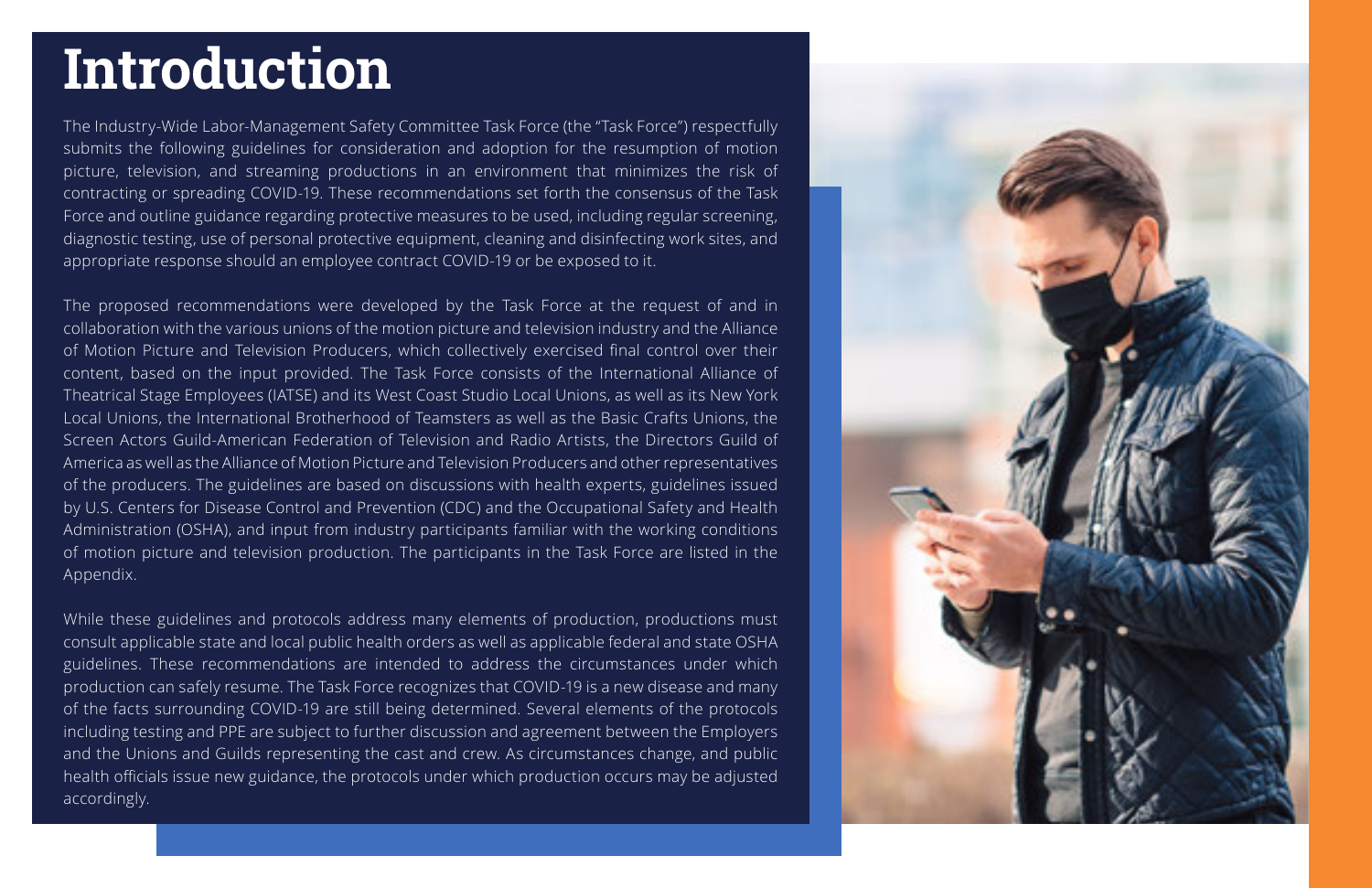

# Table of Contents

| Table of Contents         |                                                                                   | з                       |
|---------------------------|-----------------------------------------------------------------------------------|-------------------------|
| <b>Guiding Principles</b> |                                                                                   | $\overline{\mathbf{4}}$ |
|                           | <b>Reopening Process</b>                                                          | 6                       |
| <b>Infection Control</b>  |                                                                                   | $\overline{7}$          |
|                           | Diagnostic Testing                                                                | $7\overline{ }$         |
|                           | Personal Protective Equipment (PPE)                                               | $7\overline{ }$         |
|                           | Hand Hygiene                                                                      | 8                       |
|                           | Disinfection and Maintenance                                                      | 8                       |
|                           | Props, Costumes, Accessories, Wigs, and other Specialty Items                     | 9                       |
|                           | Personal Equipment                                                                | 10                      |
|                           | Vehicles                                                                          | 10                      |
|                           | Paper                                                                             | 10                      |
|                           | Food and Beverages                                                                | 11                      |
|                           | Beverages                                                                         | 12                      |
|                           | General Infection Prevention Issues                                               | 12                      |
|                           | Protecting and Supporting Cast and Crew Health and Safety                         | 13                      |
|                           | Designated COVID-19 Compliance Officer                                            | 13                      |
|                           | Symptom Screening                                                                 | 14                      |
|                           | Development of Symptoms                                                           | 14                      |
|                           | Leave Policies                                                                    | 14                      |
|                           | <b>Physical Distancing</b>                                                        | 15                      |
|                           | Meetings                                                                          | 15                      |
|                           | Writers' Rooms                                                                    | 15                      |
|                           | Video Village                                                                     | 15                      |
|                           | Audiences                                                                         | 15                      |
|                           | Working Remotely (Telecommuting)                                                  | 15                      |
|                           | Shared Workspaces                                                                 | 15                      |
|                           | <b>Training and Education</b>                                                     | 16                      |
|                           | <b>Unique Production-Specific Concerns</b>                                        | 17                      |
|                           | Special Considerations for Cast and Crew Working in Close Proximity to Performers | 17                      |
|                           | Special Considerations for Performers                                             | 17                      |
|                           | Personal Protective Equipment for Performers                                      | 18                      |
|                           | Casting and Auditions                                                             | 18                      |
|                           | Minors                                                                            | 19                      |
|                           | Animal Performers                                                                 | 19                      |
|                           | Transportation                                                                    | 19                      |
|                           | Special Considerations for Travel                                                 | 20                      |
|                           | Special Considerations for Filming on Location                                    | 20                      |
|                           | <b>Outdoor Locations</b>                                                          | 21                      |
|                           | Indoor Locations                                                                  | 21                      |
|                           | Scouting                                                                          | 21                      |
| Appendix                  |                                                                                   | 22                      |
|                           | <b>List of Participants</b>                                                       | 22                      |
|                           | <b>Medical Consultant</b>                                                         | 22                      |
|                           | <b>Special Thanks</b>                                                             | 22                      |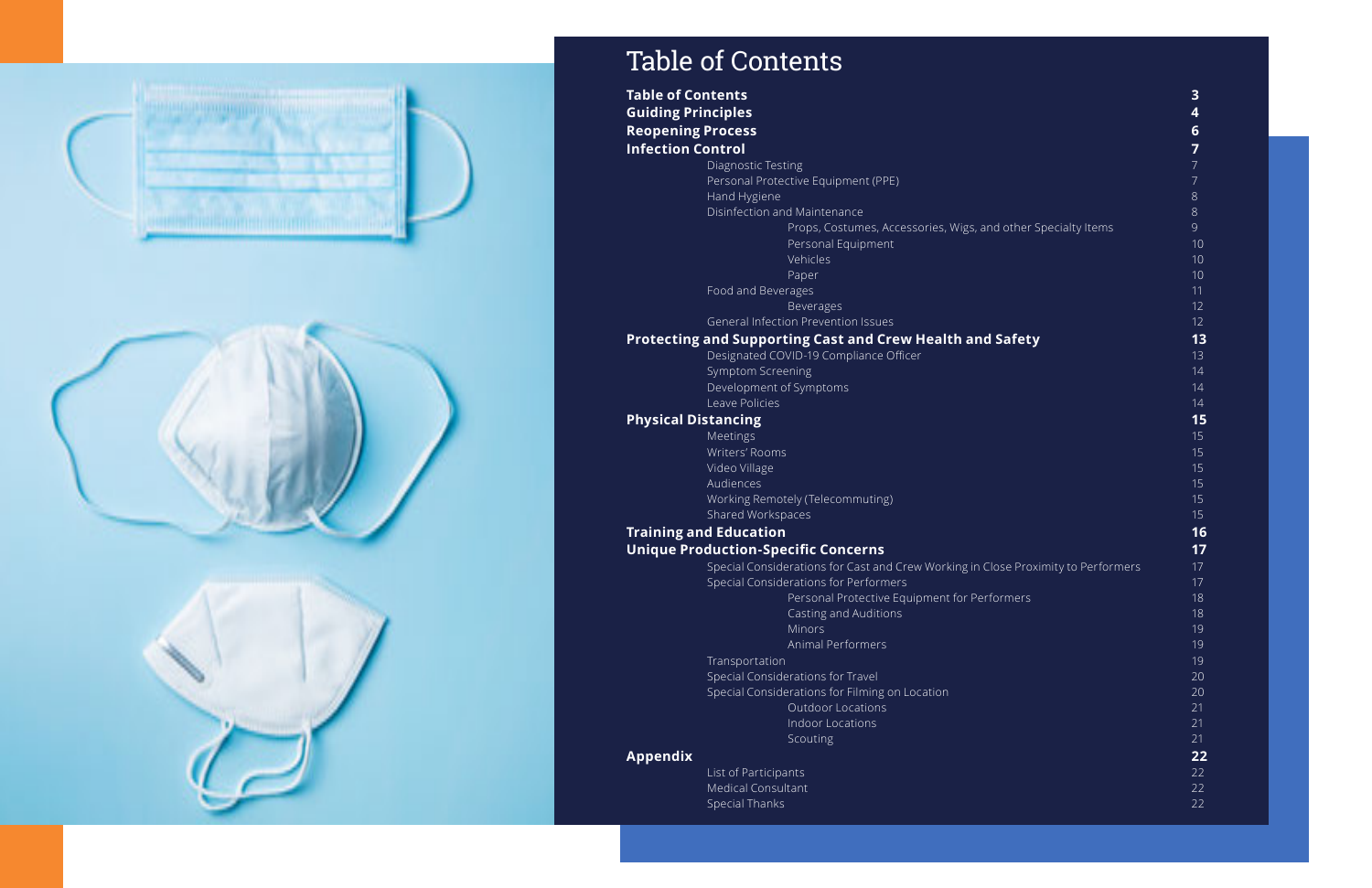# Guiding Principles

The intent of this White Paper is to establish recommendations for governments to authorize the safe resumption of motion picture and television production activities within their jurisdiction. These guiding principles may evolve over time. In addition to the recommendations provided in this White Paper, the Unions, Guilds and Employers have acknowledged the need to develop departmentspecific operational protocols and project-specific workflows, which will be subject to further discussion and agreement between the Employers and the respective Unions and Guilds representing the cast and crew. All have agreed to develop those protocols and workflows separately once government authorizes production to resume.

Guiding principles underlying these recommendations are:

• The health and safety of the general public and all cast and crew is the highest priority. Re-opening the industry and returning to

work are also significant and important priorities.

- All state, local, and federal (CDC) public health guidelines will be followed.
- To the extent possible, physical distancing shall be maintained. When physical distancing is impracticable, other risk mitigating measures shall be taken as described below.
- Regular, periodic testing of cast and crew for COVID-19 is critical for a safe return to work.
- Universal symptom monitoring, including temperature screening, may be used to further mitigate risk.
- Appropriate and adequate PPE will be provided to cast and crew by the employer as necessary. Disposable masks will be replaced each day and reusable masks will be cleaned each day.
- Medical expertise must always guide decision making with respect to testing, contact tracing, symptom screening and similar

protocols that raise medical questions.

- Infection prevention measures will be developed and applied, including physical distancing at all times when possible, enhanced sanitation (high-touch wipedown, disinfection of equipment), and hand hygiene (increased access to hand washing stations, alcohol-based hand sanitizer).
- One or more autonomous COVID-19 Compliance Officer(s) with specialized training, responsibility and authority for COVID-19 safety compliance and enforcement will be in the workplace to address issues as they arise.
- Thorough training on principles of infection prevention, PPE, physical distancing and signs/symptoms of COVID-19 will be provided to all, with role-specific additional training as needed.
- The judgment of Department Heads and their crews, in collaboration with Unit Production



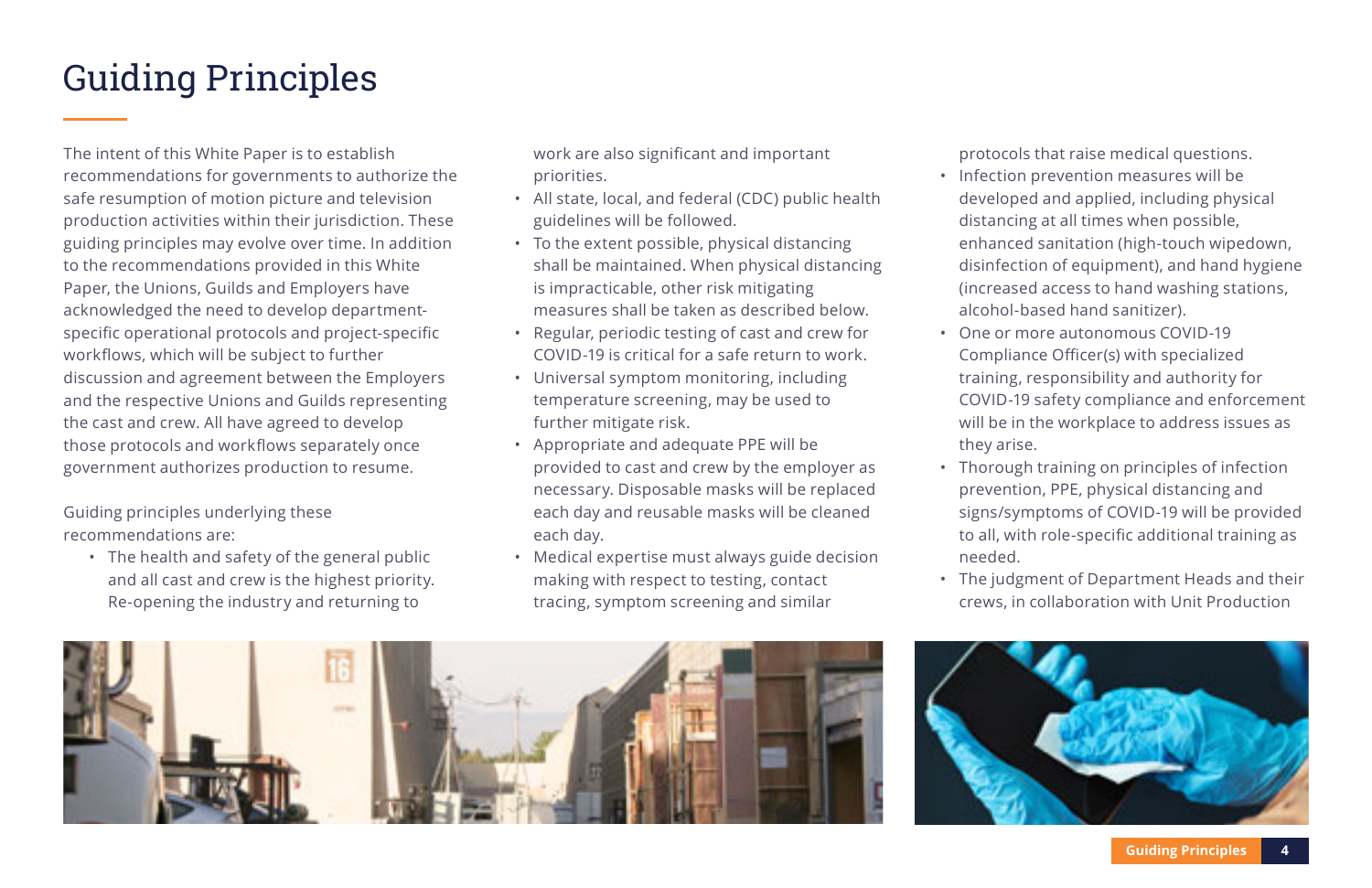

Managers (UPMs) and Assistant Directors (ADs), will be considered when structural and logistical changes are made to accommodate the new working practices.

- Individual rights under applicable laws intended to protect against discrimination must be respected and safeguarded to support the maintenance of a nondiscriminatory workplace.
- Adequate staffing and space for physical distancing is essential for an effective health and safety plan.
- Resuming production during this time may be highly stressful and cause anxiety. The implementation of mental health resources to support the wellness of those participating in a production may be necessary. Options could include:
	- ο Emotional support hotline
	- ο Telemedical health and behavioral health resources
	- ο Mindfulness training; and
- ο Provision of online tools and resources.
- Paid leave policies shall be flexible and non-punitive to allow sick and quarantined employees to stay away from co-workers and the general public. These paid leave policies will be implemented to encourage compliance with infection prevention guidelines.
- The National Institute for Occupational Safety and Health's (NIOSH) Hierarchy of Control will guide approaches to mitigate risk:
	- o Systems will be employed to assess health/wellness of all personnel prior to entry onto set.
	- o Engineering and administrative controls will be developed and emphasized whenever feasible.
	- o When engineering and administrative controls are not feasible, personal protective equipment (PPE) will be used.
- Cast and crew are encouraged to report problems, ask questions and suggest



solutions to enhance the safety and productivity of the workspaces.

- The CDC advises that those over age 65 and those with co-morbidities consult with their healthcare providers regarding the risks of COVID-19.
- Given the dynamic and evolving nature of the COVID-19 pandemic, these interim guidelines will likely need to be modified and adapted as circumstances change.

*Note: Numerous different job roles are involved in the industry, including pre- and post-production staff, cast, craftspersons, laborers, and many others. To avoid confusion, the term "cast and crew" is used throughout to refer to any/all individuals who are involved in the production process.*

*Note on nomenclature: to maintain consistency with public health and medical guidelines, COVID-19 refers to the name of the clinical syndrome caused by the virus referred to as SARS-CoV-2.*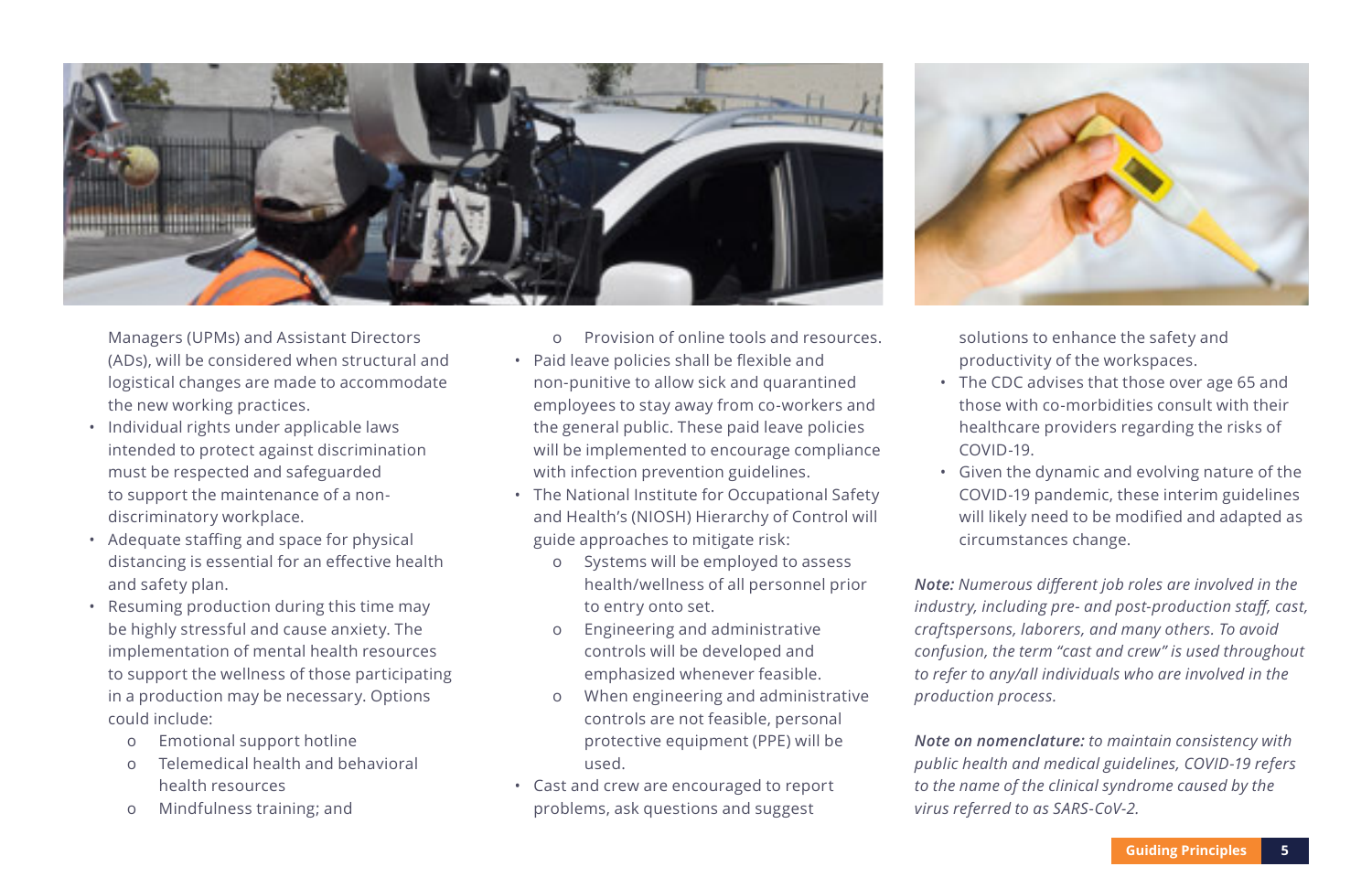# Reopening Process



Production may resume upon the approval of public health authorities based on the Roadmap to Recovery Framework. A staged reopening process may be necessary, with entertainment industry sectors reopening sequentially based on risk and public health authority approval. For example, aspects of pre- and post-production activities may be deemed lower risk and could reopen sooner than production activities.

In accordance with these plans, this document addresses the following critical areas of concern:

- 1. Infection control
- 2. Protecting and supporting cast and crew health and safety
- 3. Physical distancing
- 4. Training and education
- 5. Unique production-specific concerns

The Task Force recognizes that many of the recommendations outlined in this document represent considerable changes in current workflows and processes. The recommendations will need to be applied to specific circumstances and their application will need to be flexible, bearing in mind the utmost priority of safety considerations on production.



**Reopening Process 6**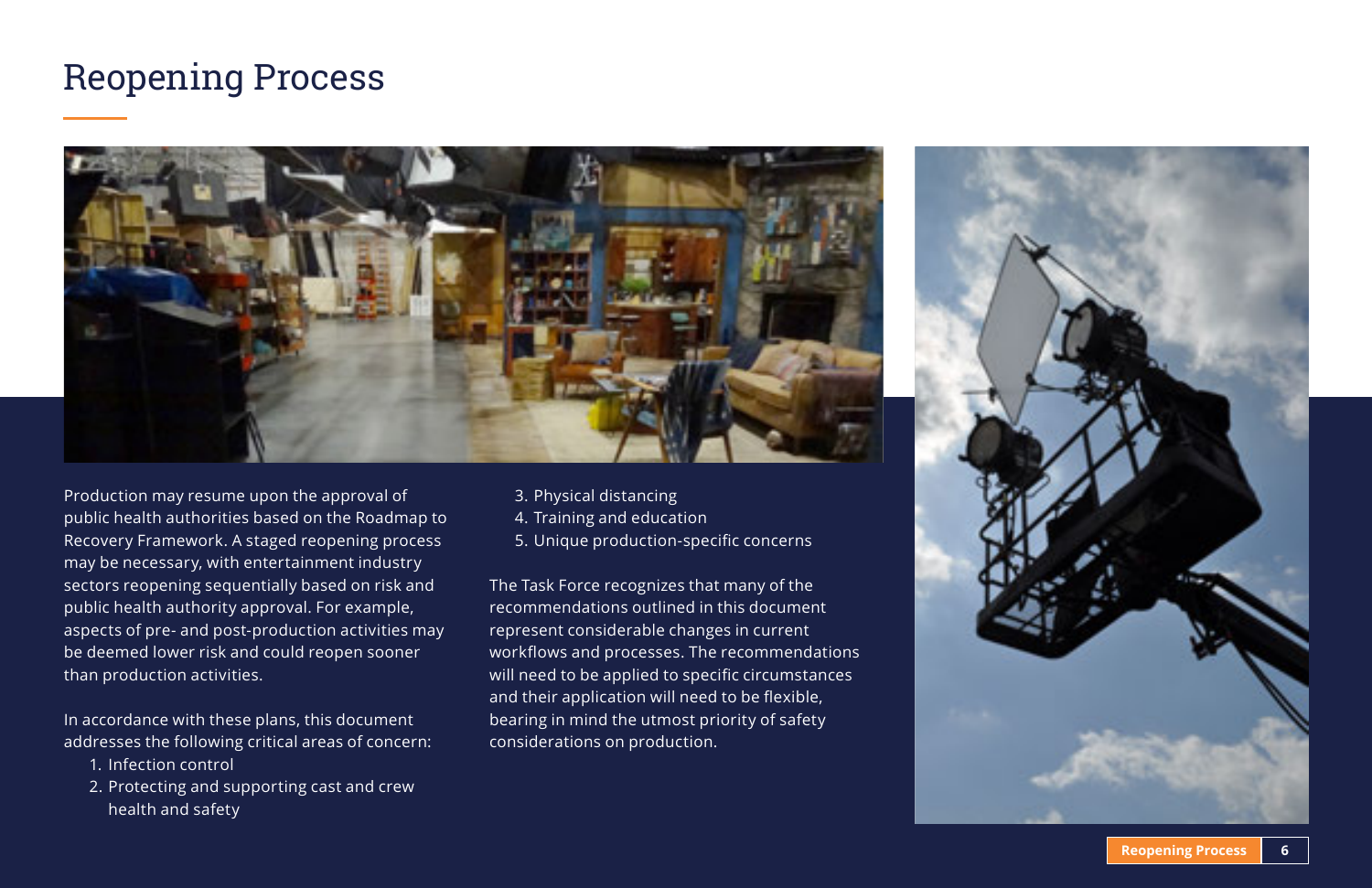# Infection Control





## Diagnostic Testing

Regular, periodic testing of the cast and crew will be used to mitigate the risk of the spread of COVID-19. Employers will utilize current effective testing protocols that must be developed in conjunction with, and approved by, the Unions and Guilds. Employers, Unions and Guilds shall rely upon medical experts for advice and guidance. As tests are developed and others become more accurate, the testing protocols shall also change. Employers should advise cast and crew that they will be subject to testing as a condition of employment and of continued employment.

### Personal Protective Equipment (PPE)

The Task Force recommends use of face coverings at all times when on set or at production/studio

facilities workspaces, except when not feasible as noted below. These will be provided by employers to all cast and crew at no cost and meet applicable regulatory guidelines (CDC, Public Health, NIOSH, OSHA) as appropriate. Medical masks, cloth masks and face shields reduce the transfer of saliva and respiratory droplets to people close to the wearer. Appropriate training in donning, doffing, cleaning and safe PPE use is required. The Task Force recommends all cast and crew be issued personal face coverings that are assigned to the individual and are not shared with others; there shall not be a common central pool of shared face shields or face coverings.

The Task Force recommends against universal glove use by all cast and crew. Gloves may lead to a false sense of security and may actually increase

risk, particularly due to self-contamination while donning and doffing. Instead, effective and frequent hand hygiene with soap and water or alcohol-based hand rub is imperative, along with avoidance of touching the eyes, nose or mouth. However, gloves may be worn as infection prevention PPE when touching potentially contaminated commonly shared equipment is unavoidable and equipment cannot feasibly be disinfected (e.g., lighting/ electrical cables, worn costumes, etc.) Adequate training in glove use, including safe doffing, will be required. Non-medical (work) gloves shall be worn as usual when appropriate.

PPE may be disposed of as regular (non-biohazard) waste. Ample trash receptacles shall be available, and these shall be emptied regularly.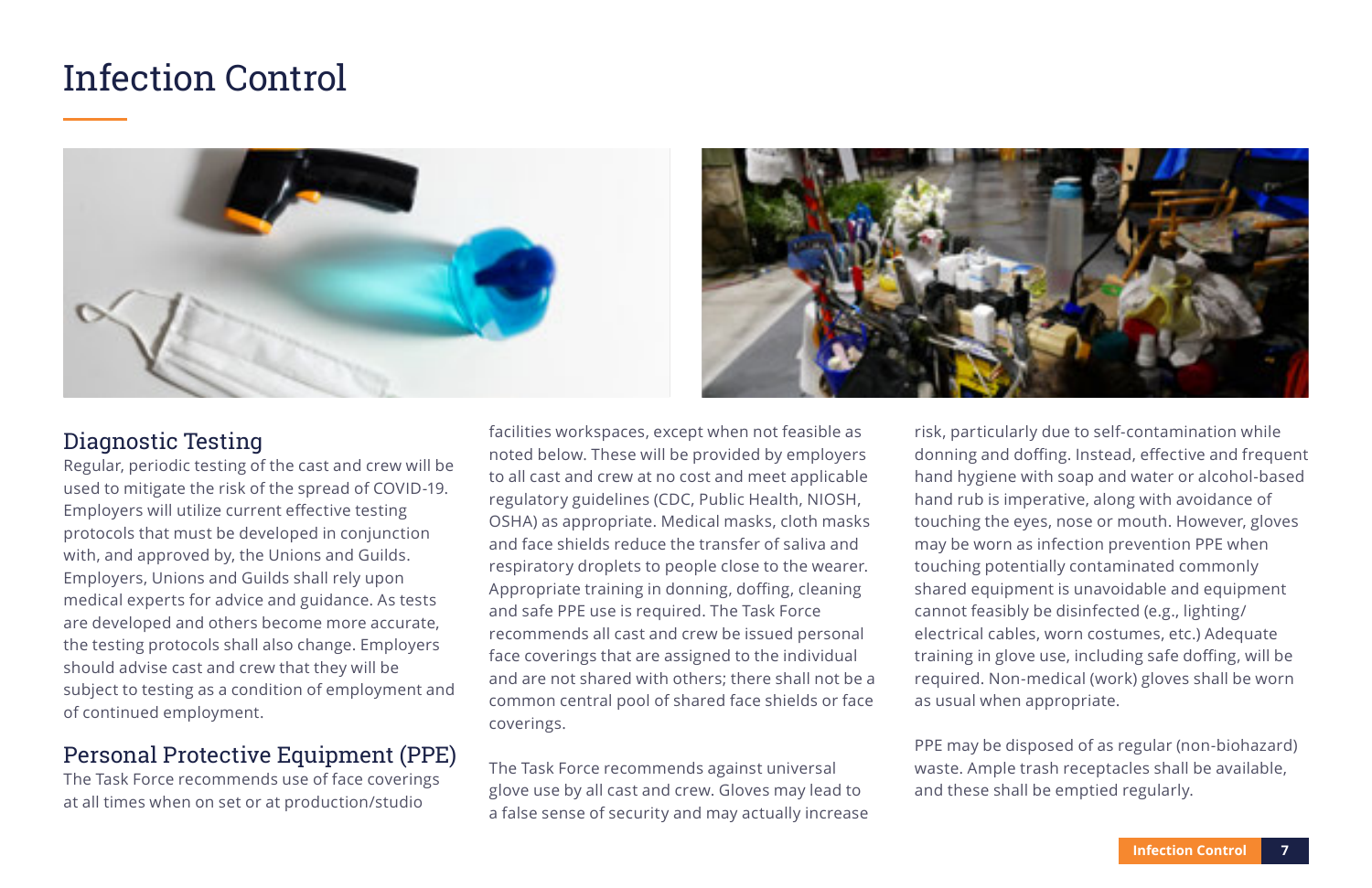### Hand Hygiene

Hand hygiene is a cornerstone of infection prevention and will need to be practiced widely in entertainment industry work environments. Given the potential concern about transmission of COVID-19 via contact, enhanced hand hygiene measures are critical. Hand washing with soap and water is considered more effective than hand sanitizer in preventing the spread of COVID-19.

The Task Force recommends the following regarding hand hygiene:

- Cast and crew should avoid touching their eyes, nose and mouth.
- Handwashing facilities with running water, soap and paper towels (dispensed using a non-touch system, if possible), adequate for the number of cast and crew, shall be available and accessible from the first day of work.
- Handwashing facilities shall be kept clean and well-stocked.
- When production is taking place where handwashing facilities are not readily

available, mobile handwashing stations shall be provided.

- Stations with alcohol-based hand rub ("hand sanitizer") with at least 60% alcohol shall be strategically placed around work areas and readily accessible.
- Sufficient supplies of hand sanitizer shall be stocked and maintained.
- Cast and crew shall be provided with pocket-sized hand sanitizer that can be used if hand washing or sanitizing stations are not available, such as in vehicles or remote locations.
- Cast and crew should be trained on hand hygiene practices (washing for a minimum of 20 seconds of duration, scrubbing all surfaces).
- Production should encourage and promote opportunities for cast and crew to practice hand hygiene and perform disinfectant wipedowns of high-touch areas.
- Hands should be washed or sanitized:
	- ο Upon arriving at the job site;
	- ο After blowing one's nose, coughing, or sneezing;
- ο After using the restroom;
- ο Before and after eating or drinking;
- ο After contact with animals or pets;
- ο After handling shared equipment or objects;
- ο After cleaning or disinfecting equipment, tools or workspaces; and
- ο At other appropriate times throughout the workday.
- Signage should be posted prominently with instructions on how to stop the spread of COVID-19, including hand hygiene and PPE instructions.

## Disinfection and Maintenance

Heightened cleaning and disinfection should be practiced. Those responsible for performing cleaning should adhere to the following recommendations and any other guidance issued by public health authorities with respect to cleaning practices.

• Appropriate, EPA-registered disinfecting methods and supplies with a claim against SARS-CoV-2 shall be available in all workspaces.

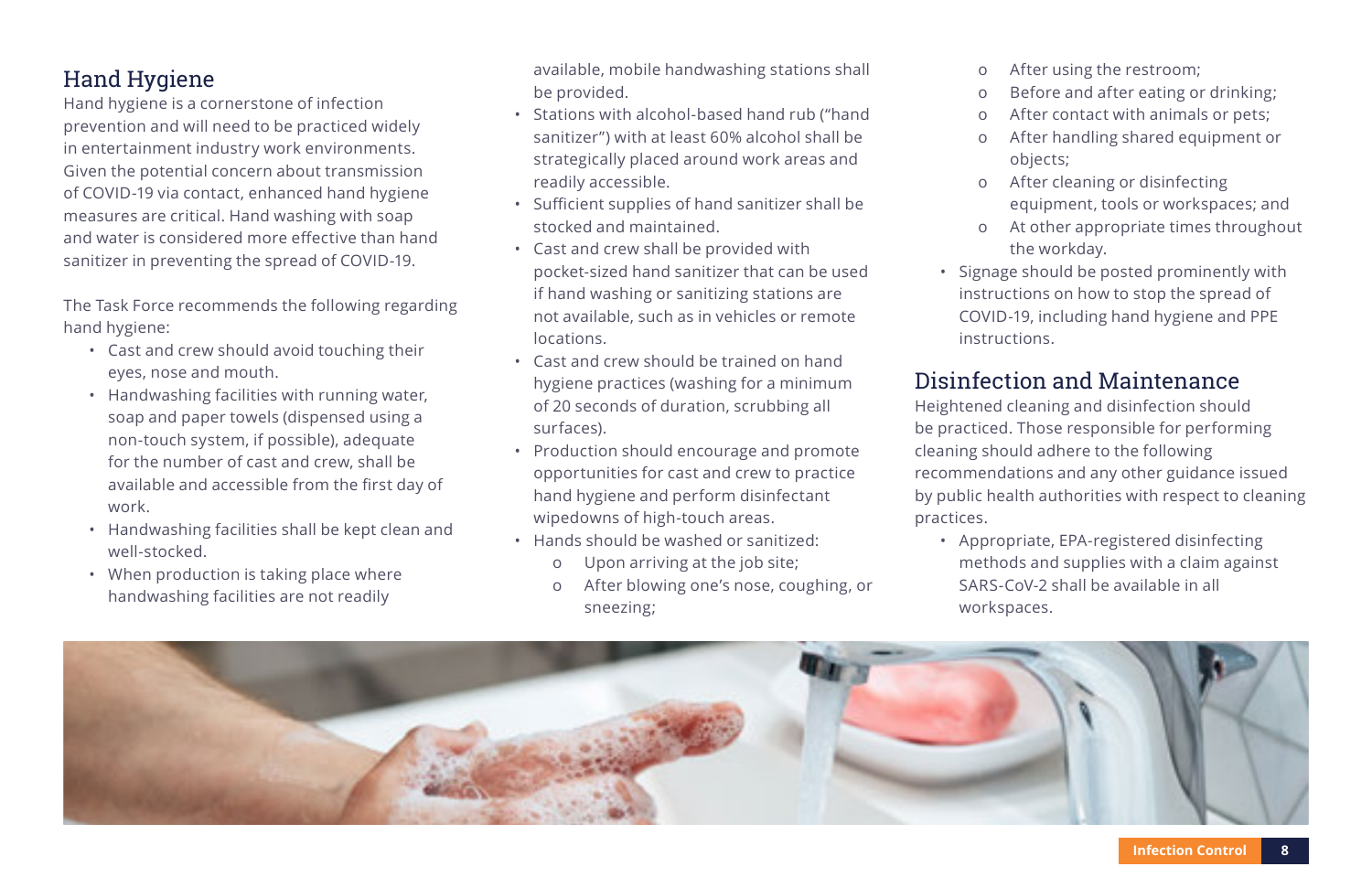

- High-touch surfaces shall be wiped down periodically with appropriate, EPA-registered disinfectant, following the disinfectant manufacturer's instructions (e.g., safety requirements, protective equipment, concentration, contact time). Examples of high-touch surfaces are tables, doorknobs, countertops, phones, faucets, etc.
- Productions and a COVID-19 Compliance Officer (discussed below) will work with all departments to review and implement specific plans for disinfection of departmentspecific equipment. Departments will review specific workflows and identify ways to ensure disinfection of equipment and physical distancing (e.g., cleaning of camera dollies,

use of remote focus devices, lights).

- All workspaces should be cleaned with increased frequency, with an emphasis on high-touch surfaces.
	- ο Whenever possible, minimize use of shared office equipment such as copiers and fax machines. When use of such equipment is unavoidable, hand hygiene should be performed after use.
	- ο Manufacturer's cleaning instructions should be followed for cleaning of sensitive equipment such as electronics.
- Production on set and work off set should designate specific individuals to perform



high-touch wipedown, with an emphasis on shared spaces and equipment.

- Shared workspaces should be cleaned daily with an emphasis on high-touch surfaces, including but not limited to production sets, studios, dressing rooms, hair and make-up stations, trailers, on- and off-production offices, break areas, shops and eating/meal areas.
- Dedicated cleaning crews should clean common spaces at appropriate daily intervals.

#### **Props, Costumes, Accessories, Wigs, and Other Specialty Items**

Due to inability to clean many of these objects, special care should be taken.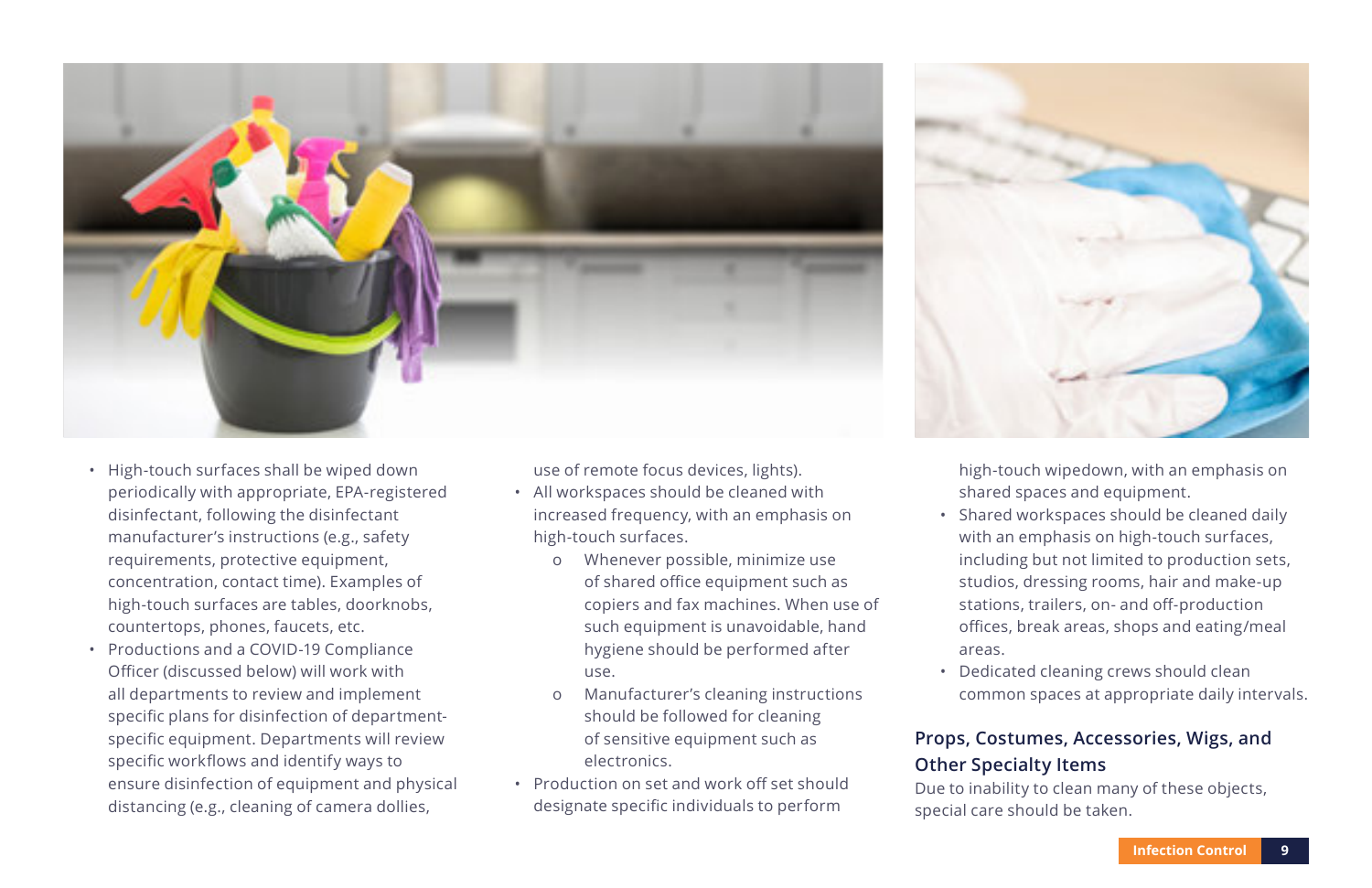- As many of these items have unique cleaning requirements, those responsible for cleaning such items will do so in the customary manner.
- Hand props (other than those with unique cleaning requirements) shall be cleaned and disinfected before and after use.
- Hands shall be cleaned before and after handling props, accessories and other items.

#### **Personal Equipment**

- Personal equipment (such as tools, headsets, microphones and radios) shall be cleaned and disinfected before being issued and then at least once per day. Manufacturer's suggested cleaning instructions should be followed for electronics and other sensitive items.
- Equipment such as radios/walkie-talkies will

be issued to a single cast or crew member and used exclusively by that cast or crew member for the duration of production.

• Personal items or equipment that must be shared between members of the cast and/or crew must be wiped down with disinfectant between use and hand hygiene shall be performed after handling.

#### **Vehicles**

• High-touch surfaces in vehicles (e.g., steering wheels, controls, seatbelts, door handles, arm rests) shall be cleaned at least once per day and prior to a change in operator or passenger.

#### **Paper**

• Whenever possible, use of paper should be

minimized. Alternatives such as electronic scripts and electronic sign-in/out should be explored.

- Consider alternatives to petty cash to minimize the need to handle paper money, such as purchase cards.
- When paper scripts are unavoidable, they should be assigned to a specific individual, clearly labeled with their name, and not shared between others.
- Crew lists, call sheets, production reports and other similar documents should be electronic whenever possible.
- When use of shared paperwork is required, such as blueprints or editing binders, hand hygiene before and after handling is recommended.

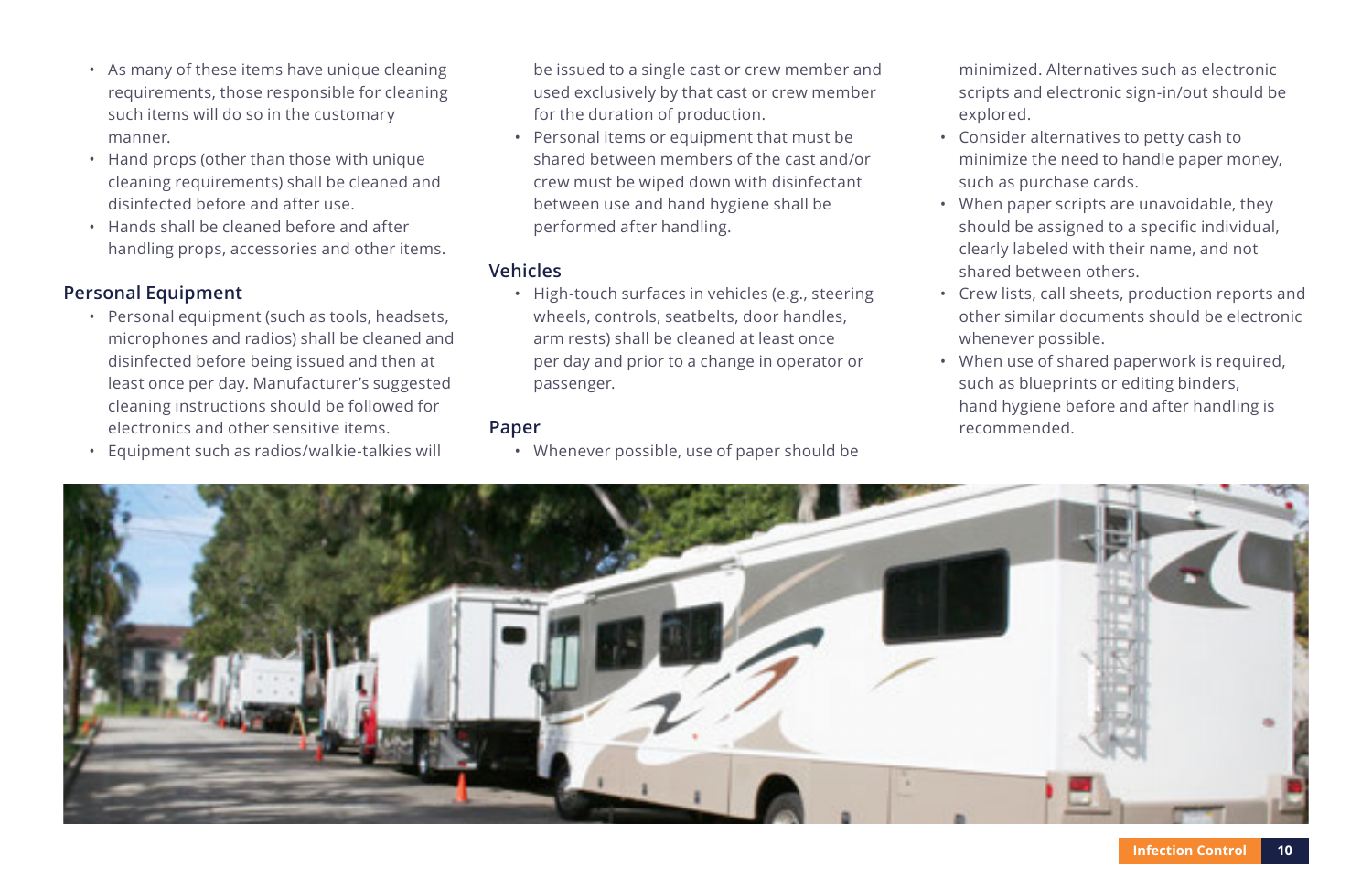

### Food and Beverages

COVID-19 is unlikely to be spread through food or beverages; however, catering, crafts service and eating within workspaces present several unique challenges.

- Those responsible for preparing and distributing food must clean their hands with soap and water or hand sanitizer prior to beginning food preparation and/or distribution and regularly thereafter.
- All local public health regulations regarding preparing and distributing food must be followed, including regulations regarding the use of appropriate food service PPE (hair nets, gloves, and face coverings), safe food temperatures, etc., and all personnel responsible for the preparing and/or distribution of food must be properly certified to do so.
- As face coverings cannot be worn while

eating, adequate eating space must be provided to ensure physical distancing can be maintained during meal periods.

- Handwashing facilities and/or hand sanitizer must be readily accessible at the entrance of any designated eating area and shall be used when entering and leaving the area.
- Meal times should be staggered in a manner designed to avoid the gathering of large groups in the same location at the same time.
- All eating surfaces shall be cleaned and disinfected before and after use.
- Eliminate communal "buffet style" food service, including salad bars, trays of food, or any food service that requires sharing of utensils such as serving spoons or tongs.
- Meals and snacks should be served in individually packaged or wrapped portions. Avoid shared communal trays or bowls.
- Eating utensils should be disposable and individually wrapped.



- Cast and crew should not leave the job site to obtain food during the course of the workday.
- Off-production offices, meeting rooms and other workspaces should have infection control protocols for use, especially when used for providing impromptu meals, snacks and coffee. Likewise, break rooms, microwaves, dishes and food deliveries will require regular cleaning and physical distancing.
- If food is to be delivered to the job site, one or more individual(s) should be designated to receive the delivery. Appropriate PPE should be worn when interacting with the delivery person and hand hygiene should be performed after handling the delivery. Cast and crew who bring their own food are encouraged to bring food that does not require refrigeration or heating/microwaving.
- Consider options for cast and crew to place orders ahead of time to minimize the amount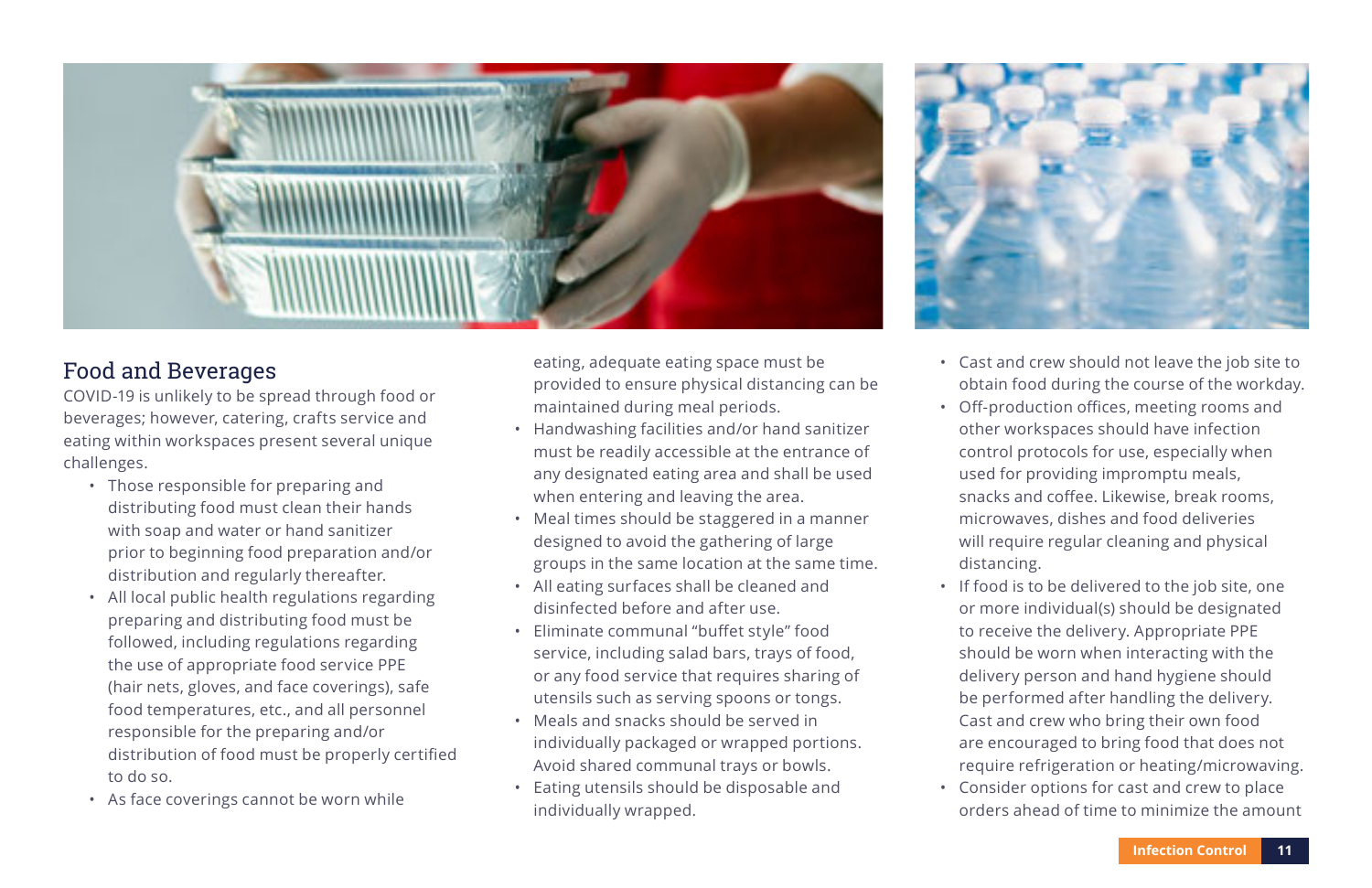of time they must wait in line. Consider addition of plexiglass (or similar) barriers between servers and cast and crew.

• Avoid using or sharing items such as menus or condiments such as salt and pepper shakers. These items should be disposable and single serve.

#### **Beverages**

• Drinks should be individually packaged or, if drinks are to be dispensed from a water station, soda fountain, coffee machine or similar equipment, receptacles should not come into contact with dispensers.

### General Infection Prevention Issues

- Limit the duration of workdays and excessive consecutive workdays whenever possible.
- Physical contact should be avoided, including shaking hands, "high fives," fist or elbow bumps, or hugging. Physical contact related to performers is discussed below.
- Visitors to set should be limited unless absolutely necessary. If visitors are provided access, they will be subject to the same guidance as cast and crew, including the need for symptom screening and PPE requirements.
- Union representatives exercising their rights to visit workspaces will be subject to the safety guidelines required of a visitor.
- All cast and crew should avoid touching their eyes, nose or mouth.
- In indoor spaces, ventilation systems and

other measures should be used to increase circulation of outdoor air as much as possible (e.g., by opening windows and doors, using fans and other methods).

- Stagger cast and crew call and wrap times to limit the number of individuals arriving to and departing from work simultaneously.
- In the course of performing their duties, various cast and crew members may enter retail establishments during the workday. Applicable public health guidance should be followed, including use of face coverings. They should carry hand sanitizer and practice hand hygiene before entering retail establishments and after exiting.



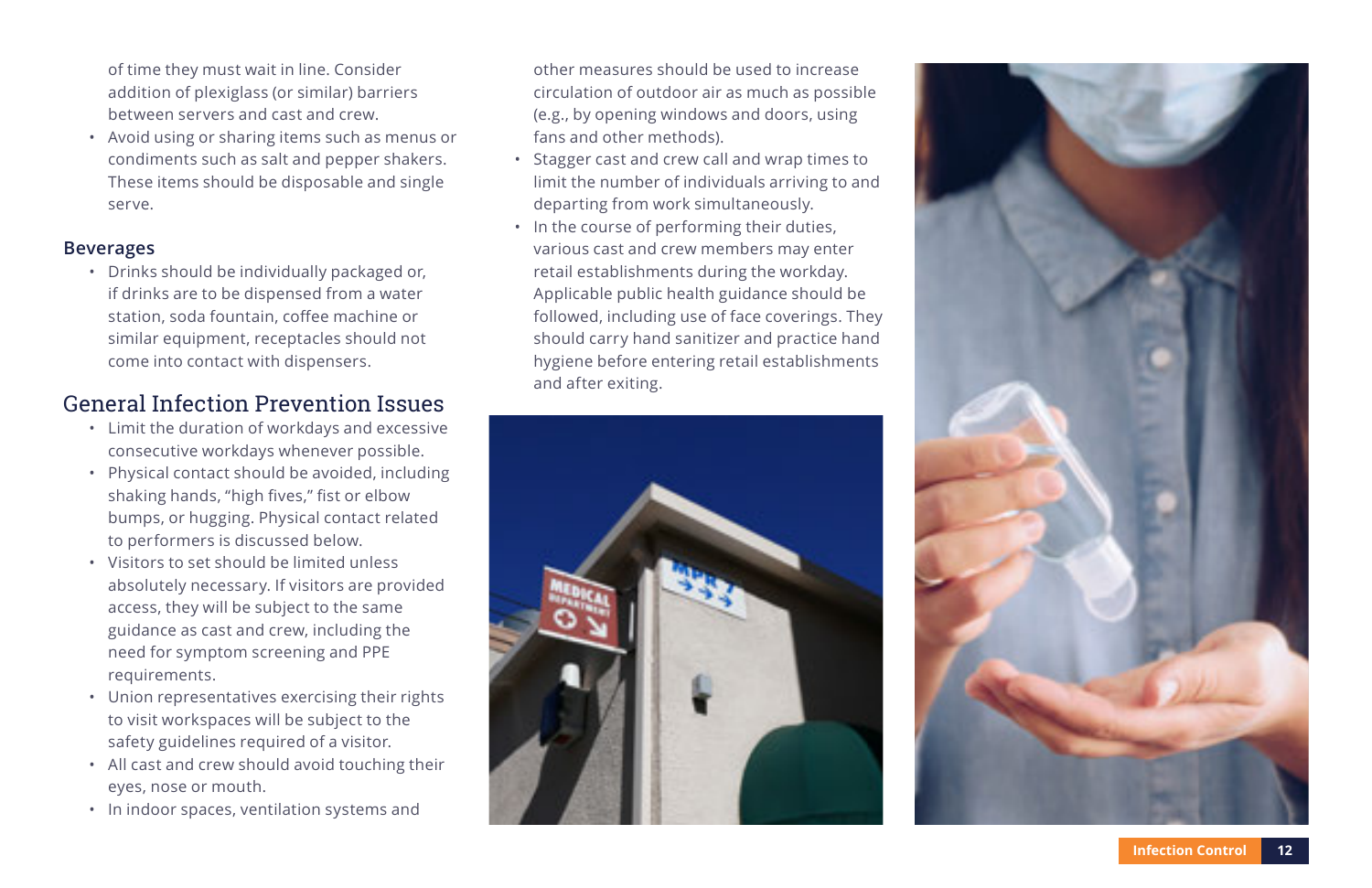# Protecting and Supporting Cast and Crew Health and Safety



### Designated COVID-19 Compliance **Officer**

- An autonomous COVID-19 Compliance Officer(s) with specialized training and responsibility and authority for COVID-19 safety compliance and enforcement will be in the workplace to address issues as they arise. COVID-19 safety plan oversight and enforcement shall be the principal responsibilities of the COVID-19 Compliance Officer(s), provided they may be assigned additional responsibilities related to workplace safety.
- COVID-19 Compliance Officers will undergo

specialized training on health and safety precautions, policies and procedures related to infection prevention practices including COVID-19 prevention, disinfection and PPE.

• Specific duties and responsibilities of the COVID-19 Compliance Officer(s) may include, but are not limited to, overseeing and monitoring physical distancing, testing, symptom monitoring, disinfecting protocols, and PPE education, protocols and adherence and such other duties as may be determined by the employer. A COVID-19 Compliance Officer shall be accessible in the workplace at all times during work hours and all personnel should have access to the COVID-19 Compliance Officer(s). All cast and crew shall be informed who the COVID-19 Compliance Officer is and how to contact him or her.

- In addition to the COVID-19 Compliance Officer, there should be a communication/ hotline system to respond to all cast and crew safety questions and concerns (including pre-, post- and off-production offices/spaces). The system shall allow for anonymous reporting.
- Productions should consider engaging a board-certified infectious diseases physician or infection preventionist with certification in infection control (CIC) to assist with development of specific workflows and operational implementation.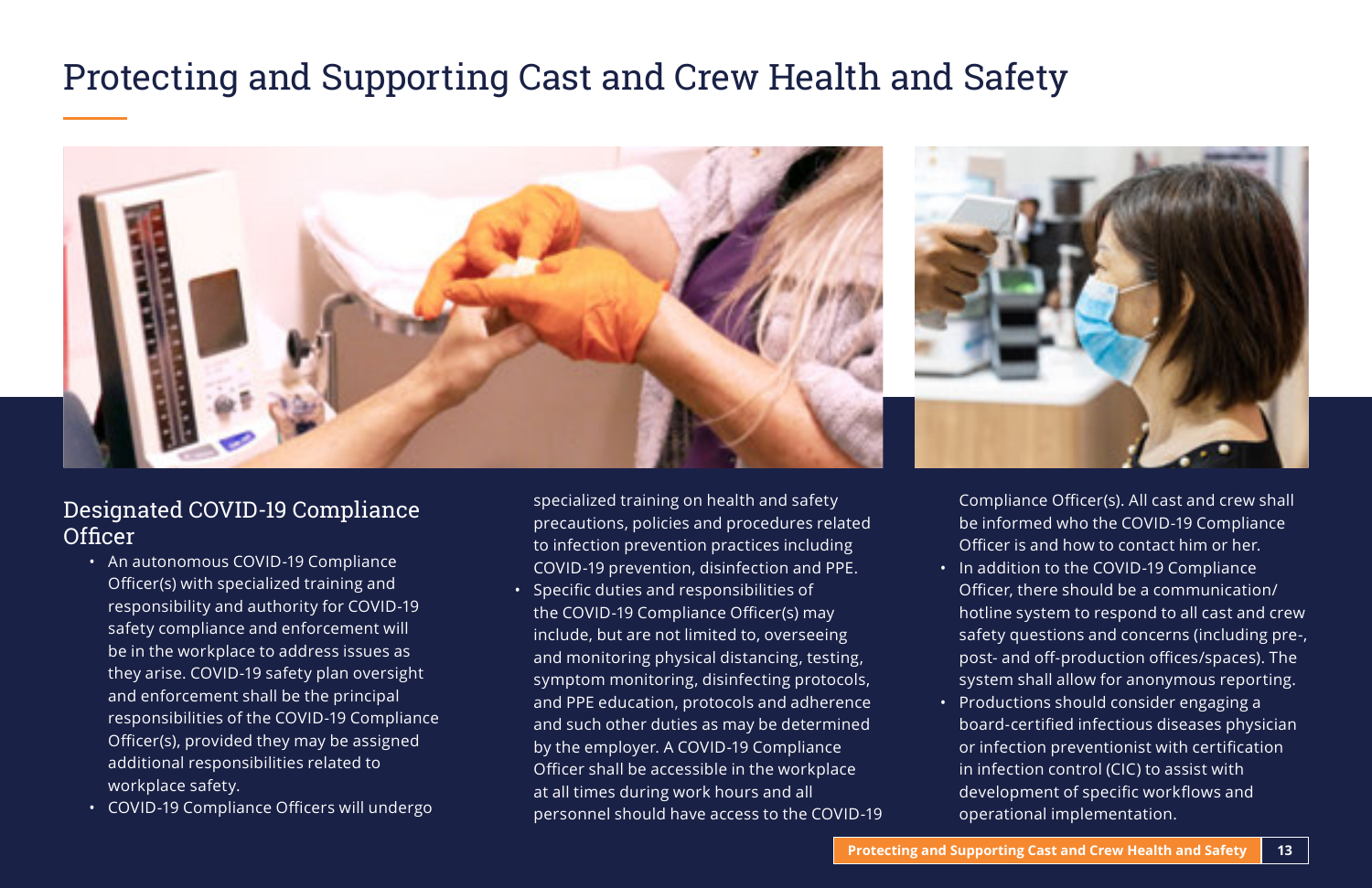• Cast and crew shall not be discharged or disciplined for reporting concerns about COVID-19 or other safety issues in good faith.

#### Symptom Screening

• All cast and crew will be required to participate in daily symptom monitoring prior to arriving on set or at their workspace. Recommended options include electronic survey, manual screening and/or temperature spot-checks. Productions shall emphasize and reinforce to all cast and crew that working while sick with symptoms of COVID-19 is not permitted. This should be part of training, set orientation and reinforced with posted signage and frequent reminders.

### Development of Symptoms

- Cast and crew are expected to immediately report to a designated person or persons (such as the COVID-19 Compliance Officer or such other person designated by the Producer) if they are experiencing, or a member of their household is experiencing, symptoms of COVID-19. If a cast or crew member is experiencing symptoms or has come into close contact with someone who has tested positive for COVID-19 either on or off site, they must report to their employer and follow the employer's contact tracing guidelines.
- If a cast or crew member develops symptoms of COVID-19 when off site, they must not go

to work and should immediately contact their healthcare provider. Anyone who reports to work with symptoms of COVID-19 will be instructed to return home and contact their healthcare provider.

• Cast and crew must be notified if they have been exposed to an individual who has exhibited symptoms of COVID-19 or who has tested positive for COVID-19.

### Leave Policies

Paid leave policies shall be flexible and non-punitive to allow sick and quarantined employees to stay away from co-workers and the general public. These paid leave policies will be implemented to encourage compliance with infection prevention guidelines.

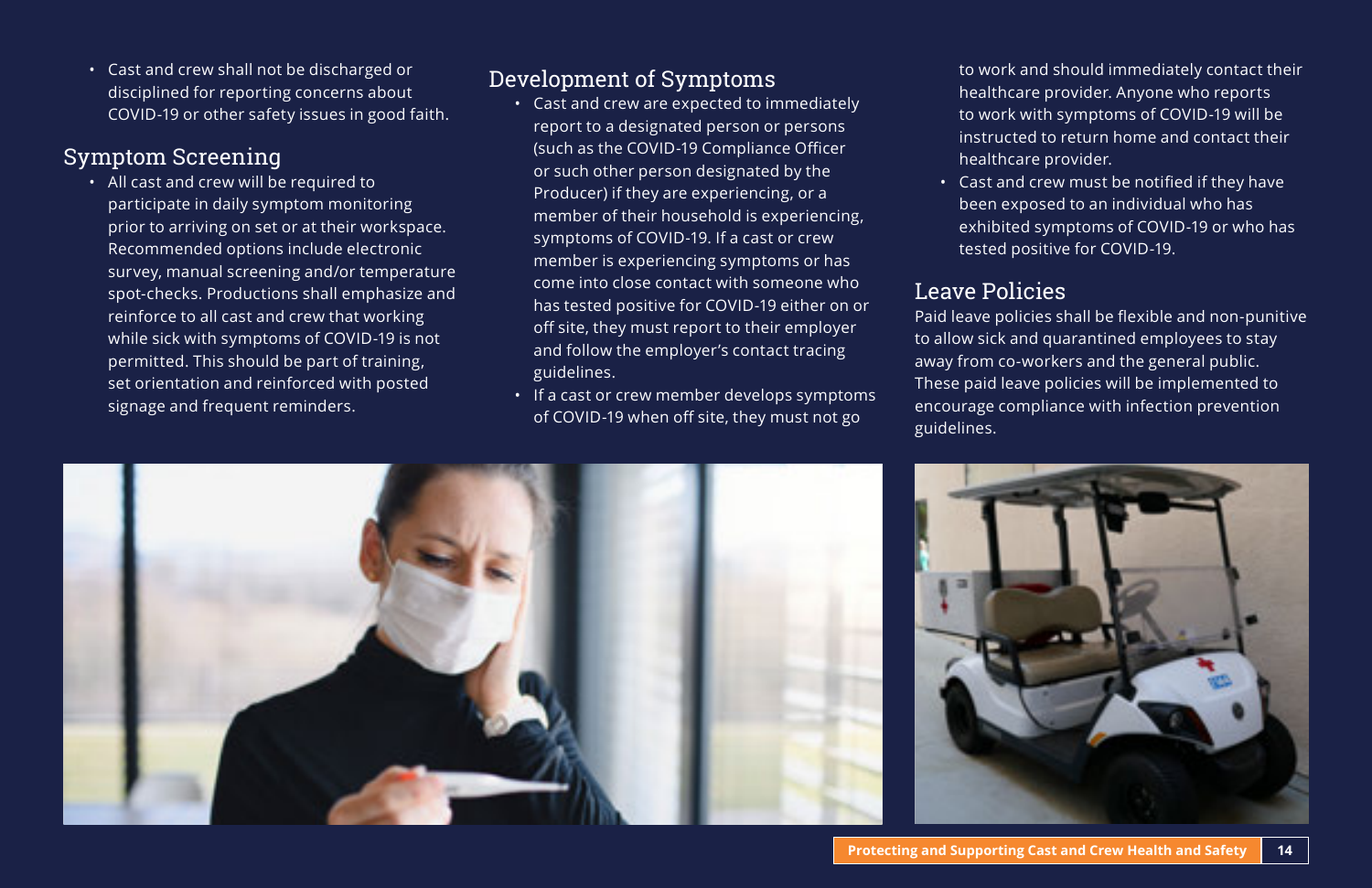# Physical Distancing



Limiting face-to-face contact with others is the best way to reduce the spread of COVID-19. Cast and crew must practice physical distancing whenever possible. Physical distancing involves maintaining a distance of at least 6 feet from any other person at all times, except when doing so is incompatible with one's job duties (see below). Cast and crew should avoid congregating in groups. When practical, separate work locations into zones to facilitate physical distancing.

Visible physical indicators (e.g., cones, duct tape or signage) marking 6 feet of distance should be placed in areas where people must congregate, such as crafts service, eating/meal areas, make-up and costume trailers.

#### **Meetings**

Use phones, videoconferencing or similar technologies for meetings whenever possible. Avoid people gathering around a computer to watch together. Consider virtual production meetings whenever feasible.

#### Writers' Rooms

Whenever possible, move to virtual writers' rooms.

When virtual writers' rooms are not possible, maintain 6 feet of distance, use face coverings, and perform hand hygiene before and after the meeting. Minimize use of paper.

# Video Village

Use technology options such as additional monitors and remote viewing with the prior approval of or consultation with the Director, when required and as applicable, to allow the viewing of video from a separate location to facilitate physical distancing.

#### Audiences

At this time, the use of live audiences is discouraged. On a case-by-case basis, live audiences may be used as long as audience members:

- Wear face coverings at all times
- Maintain 6 feet of physical distance, including

while waiting in line and sitting in a studio; and

• Undergo symptom screening on entry. An appropriate physical separation shall be maintained at all times between performers working without PPE and audience members. Medical professionals shall be consulted to determine the nature of the physical separation required for the safety of the performer in such situations, including additional physical distance or physical barriers (e.g., plexiglass walls).

# Working Remotely (Telecommuting)

On a temporary basis and without diminishing work opportunities, consider remote work/ telecommuting opportunities for cast and crew. This should only apply to those who can perform their job duties effectively while working remotely/ telecommuting.

### Shared Workspaces

To the extent possible, reduce crowding of all shared workspaces (e.g., production offices and shops) with a goal of keeping people 6 feet apart.

In control rooms, editing rooms and other small spaces, if physical distancing cannot be maintained, all individuals must wear face coverings and should practice hand hygiene.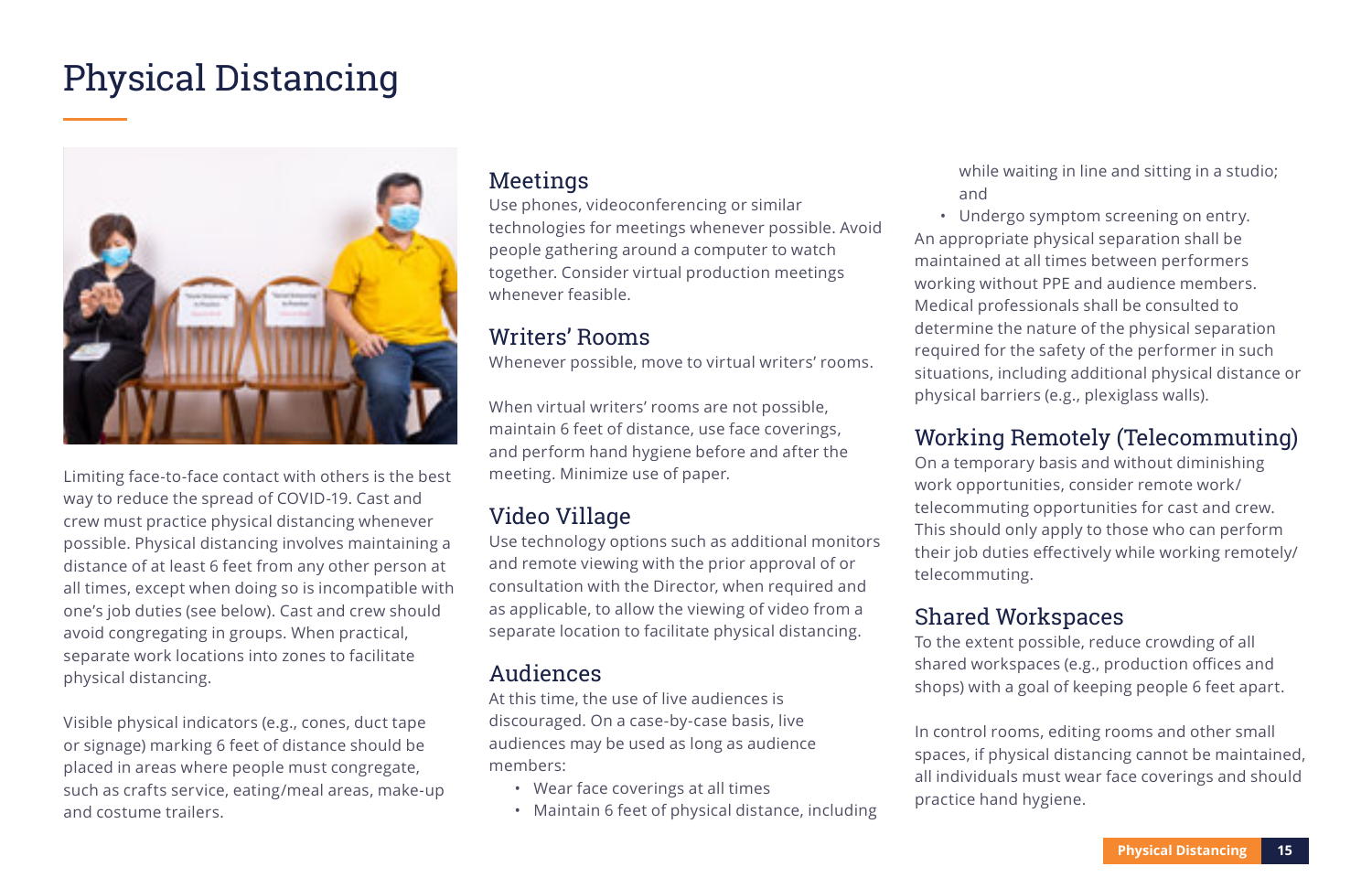# Training and Education

- The Task Force recommends that training in the employer's COVID-19 plan to reduce infection risk be mandatory on or before the first day of employment.
- All employees should be educated about the signs and symptoms of COVID-19 as part of their training. People with COVID-19 have reported a wide range of symptoms, ranging from mild to severe. Signs and symptoms include the following:
	- ο Fever
	- ο Cough
	- ο Shortness of breath or difficulty **breathing**
	- ο Chills
	- ο Repeated shaking with chills
	- ο Muscle pain
	- ο Headache
	- ο Sore throat
	- ο New loss of taste or smell
- All employees should receive dedicated training on the following topics:
	- ο PPE, with a focus on safe donning and doffing
	- ο Hand washing, including proper techniques
	- ο Environmental cleaning and



disinfection, including high-touch wipedown

- ο Policies and procedures related to COVID-19 on set or in offices
- ο Psychological impact of the crisis
- ο Protecting yourself at home
- ο Preventing cross-contamination
- Post signage in all production workspaces where production activities occur, reinforcing training principles.

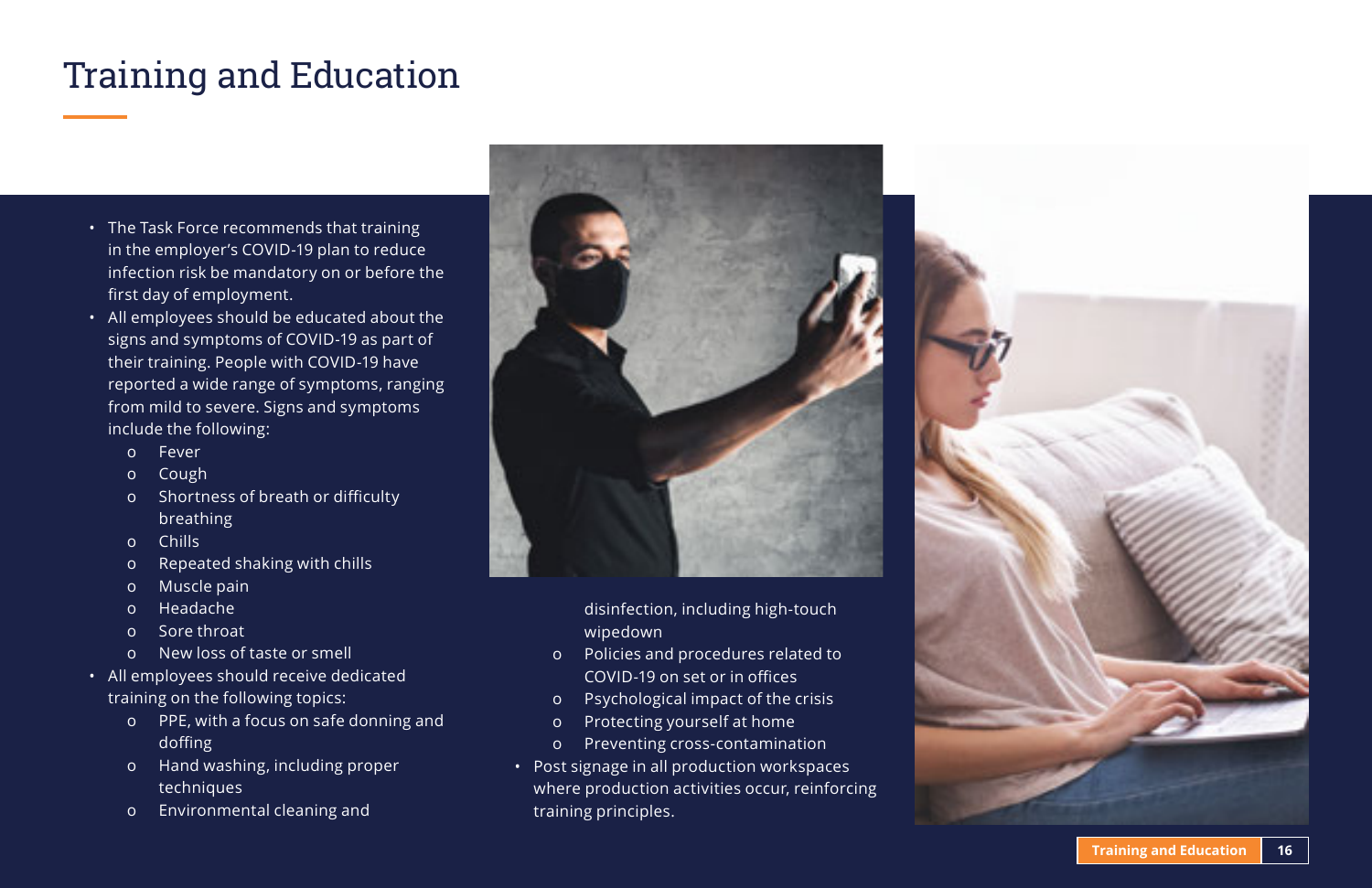# Unique Production-Specific Concerns





### Special Considerations for Cast and Crew Working in Close Proximity to Performers

The work of some cast and crew members (e.g., hair stylists, make-up artists, costume designers, costumers, wardrobe department personnel, sound technicians, property persons, studio teachers and special effects technicians, etc.) may not be possible while maintaining physical distancing from others. The performers with whom they work may not be able to wear face coverings at all times, for example when make-up is being applied. Testing, contact tracing and task-specific controls such as

the following shall be in place:

- Alter workspaces to permit physical distancing.
- Control the entrants to trailers and other workspaces.
- Allow sufficient work time to follow safety protocols.
- Cast and crew in close proximity must wear a face mask and/or face shield at all times and perform hand hygiene before and after the encounter.
- Additional protocols must be established before work of this nature could resume.

### Special Considerations for Performers

The work of performers will frequently put them in close (less than 6 feet) contact with other performers or cast and crew including, for example, hair stylists, make-up artists, stunt coordinators, costumers and wardrobe personnel. Face coverings/masks may not be practical during many of these activities. Additionally, certain activities such as fight scenes or intimate scenes increase the risk of transmission.

• Whenever possible, performers shall practice physical distancing.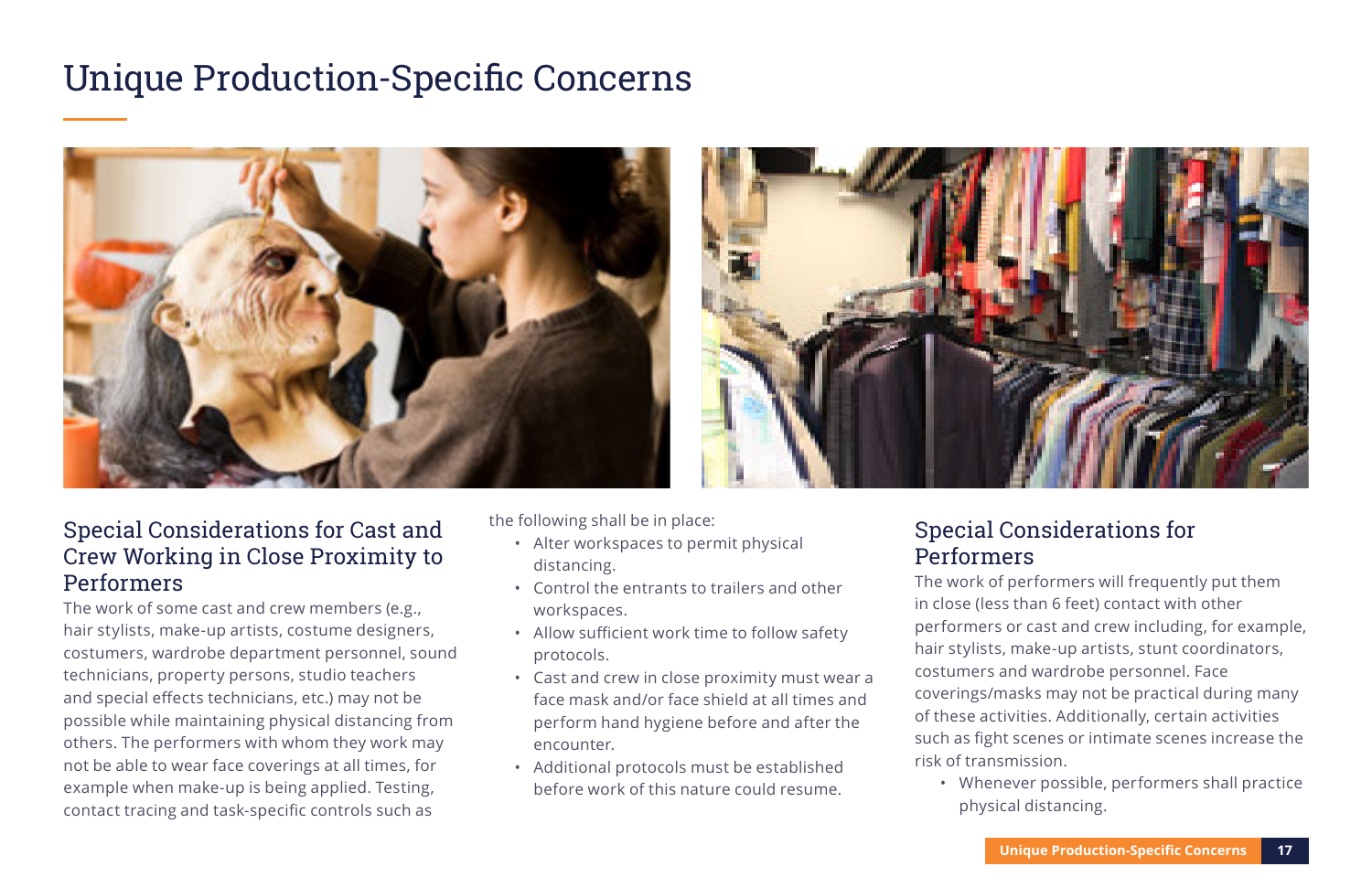- When maintaining physical distancing is not possible (e.g., between a performer and make-up artist) and the performer cannot wear appropriate PPE, contact must be kept to the shortest amount of time possible, and the other cast or crew member must wear appropriate PPE and observe hand hygiene practices.
- The number of people involved in close proximity with a performer should be kept to a minimum whenever possible. If a performer requires work by more than one make-up artist/hairstylist, make-up artists/ hairstylists should observe appropriate PPE requirements, and both performer and make-up artist/hairstylist should observe hand hygiene practices immediately after completing the task.
- Consider measures to minimize scenes with close contact between performers, such as amending scripts or use of digital effects.
- Stand-ins should wear face coverings even if the performer they are standing in for may not.
- When possible, adjust shooting schedules to minimize the amount of back-and-forth travel needed by performers.
- Visitors should be limited unless their presence is absolutely necessary. If visitors must come, they will be subject to the same guidance as cast and crew, including, but not limited to, symptom screening and/or temperature screening, and PPE requirements.
- When performers are in a holding area, waiting to be used in a production, employers and performers must adhere to the recommendations outlined herein, including recommendations regarding physical distancing and the use of PPE.

#### **Personal Protective Equipment for Performers**

- When it is possible to do so consistent with their job duties, performers shall wear appropriate PPE.
- When wearing PPE is not possible, such as when a scene is being filmed or after make-up

has been applied, the number of people with whom the performer is in close contact shall be minimized.

• As soon as possible after filming a scene, the performers shall put on their PPE and/or physically distance themselves.

#### **Casting and Auditions**

- Casting should be conducted virtually via self-tape, online video conference, or other applicable technology whenever possible.
- If that is not feasible, or for any additional calls or live sessions necessary, there must be a sufficient space large enough to accommodate 6 feet physical distancing in all directions.
- If performers will not be wearing PPE during an audition, a plexiglass partition or similar barrier between the performers and those observing the audition shall be provided by the employer and used and cleaned between performances along with any furniture, props etc.
- If no barrier is present, increase the physical

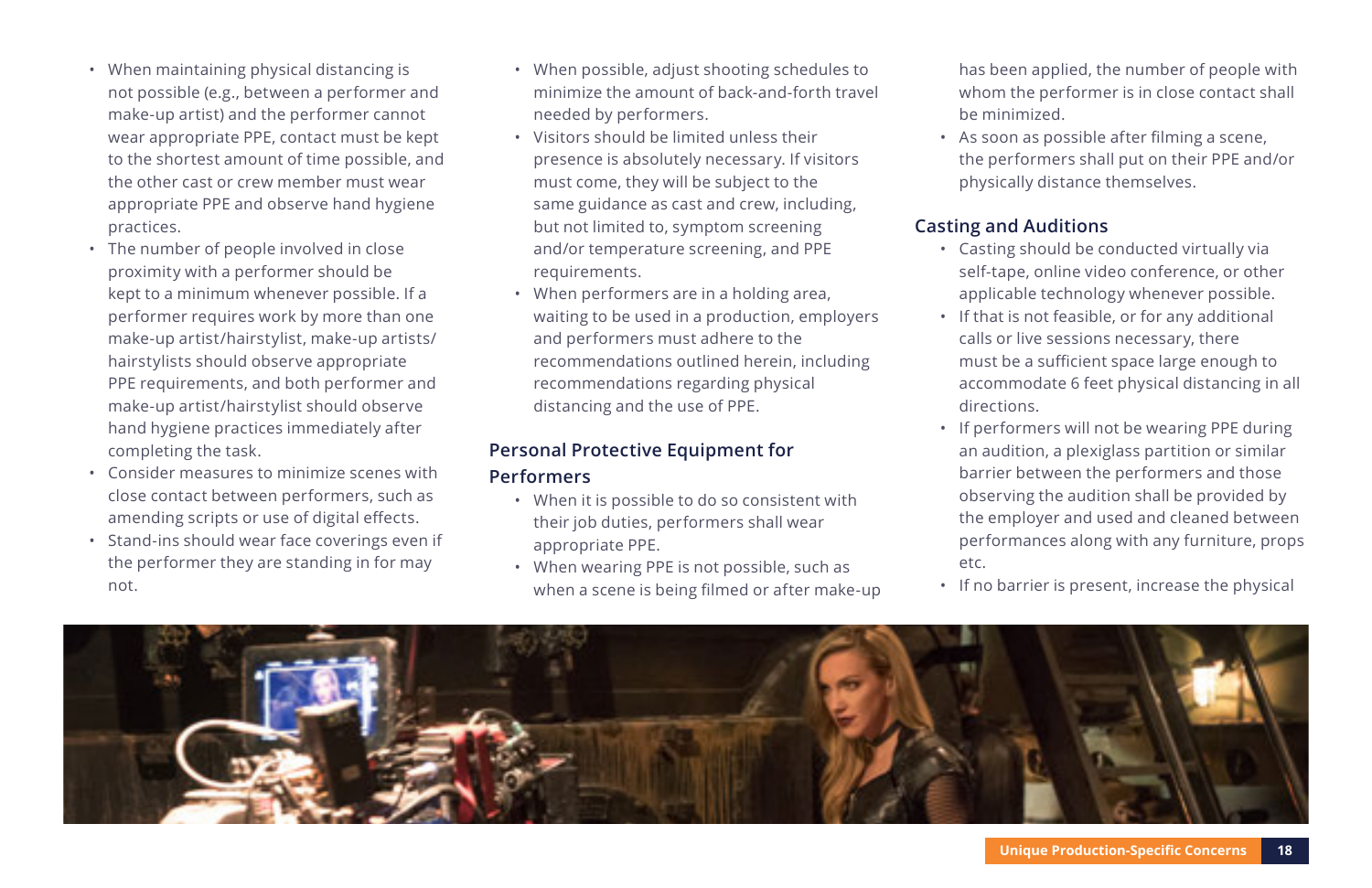

space between those observing to those auditioning beyond the 6 feet physical distancing standard.

• No more than one individual auditioning at a time except for legitimate pairs (e.g., household members, domestic partners, roommates, living together for a minimum of 14 days or more prior to the audition).

#### **Minors**

As minors may have difficulty adhering to physical distancing, wearing PPE, and practicing hand hygiene, when not working, they should be relocated to a secure off-set location to the extent possible.

- Extra personnel on set with a minor are strongly discouraged and should be limited to a studio teacher and one guardian only.
- Visitors should be limited unless their presence is absolutely necessary. If visitors must come, they will be subject to the same guidance as cast and crew, including, but not limited to symptom screening

and/or temperature screening, and PPE requirements.

- Physical distancing and face coverings should be used at all times on set, including in school areas.
- As studio teachers will need to interact with minors within 6 feet of distance, teachers should wear face coverings, practice frequent hand hygiene, and receive training on COVID-19 prevention. Whenever possible, remote schooling should be made available.
- PPE requirements and options may be modified for minors, especially those of tender years. Face coverings are not expected for minors under two years of age.

#### **Animal Performers**

There is presently no data to suggest that companion animals/pets such as dogs and cats serve as vector for transmission of SARS-CoV-2 to humans.

• Animal handlers/trainers should receive training on COVID-19 prevention and should



follow all rules regarding physical distancing and PPE.

- Animals should not be handled by others except those necessary for shooting a scene (i.e., no petting, cuddling, feeding). All those involved in touching animals should perform hand hygiene before and after.
- Other animals not involved in production such as personal pets should be kept off sets.

#### Transportation

- Private (i.e., self-drives) or productionprovided transportation to and from sets, offices and locations should be prioritized over mass transit/public transportation whenever possible. All drivers and passengers should wear face coverings and maintain social distancing to the extent possible. Hightouch surfaces in vehicles shall be cleaned and disinfected frequently throughout the day.
- If neither private nor production-provided transportation is available or reasonably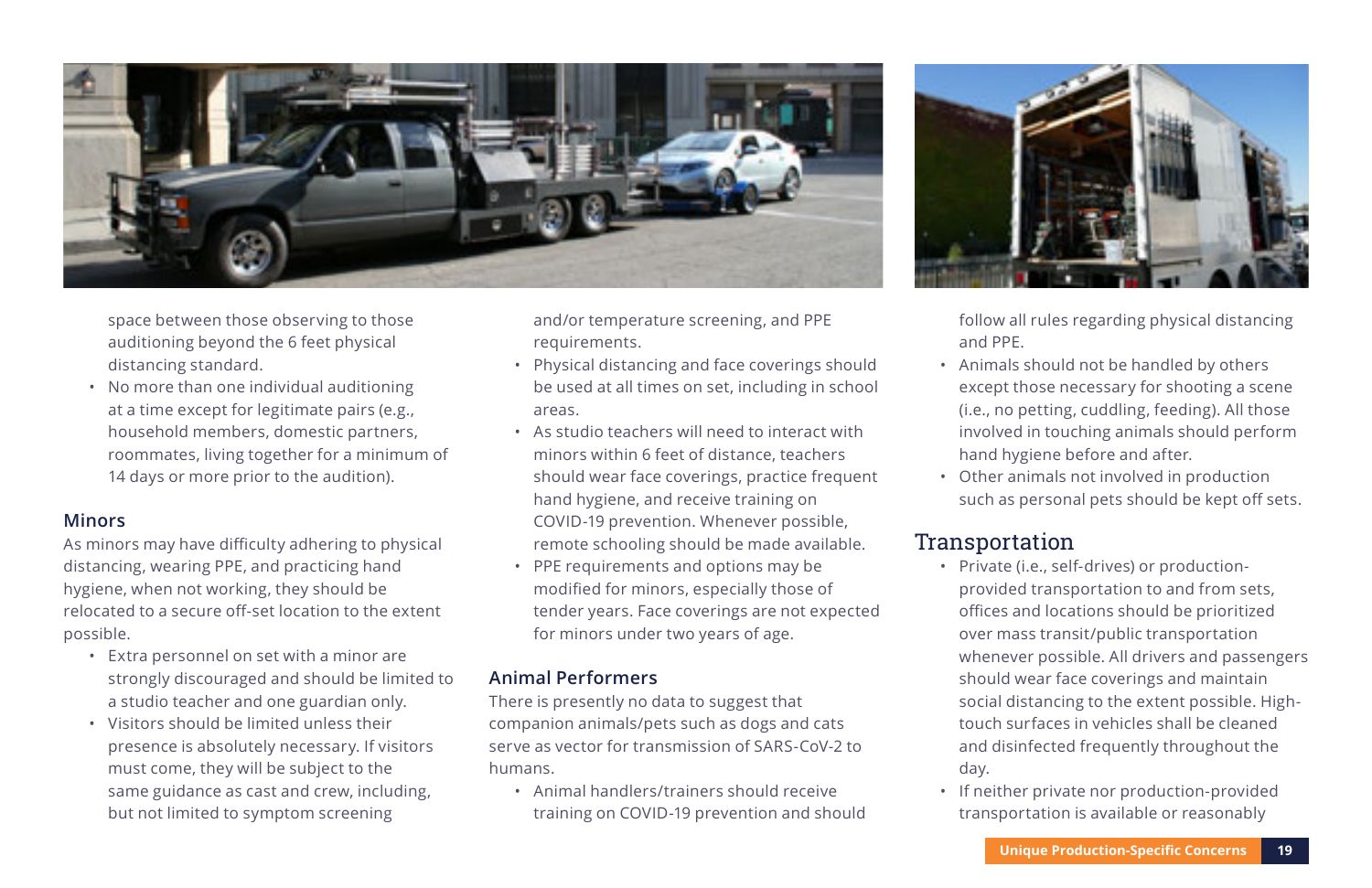practical under the circumstances, public transportation may be used.

- At all times while in transit, cast and crew should wear face coverings per local public health guidance. Whenever it is reasonably possible to do so, cast and crew shall maintain a distance of at least 6 feet from the driver and other passengers, if any. Upon disembarking, cast and crew should promptly practice hand hygiene.
- If public transportation is used, travel should be arranged to avoid peak travel times, if practical.

### Special Considerations for Travel

Production travel presents multiple unique

circumstances and challenges. Given the changing nature of the COVID-19 pandemic, individual countries are likely to have separate restrictions on travel to and from the United States. Individual states and counties will also have separate restrictions in their jurisdiction. Pandemic "hot spots" may change rapidly, necessitating alterations in plans. Cast and crew traveling for productions should be aware that, should circumstances change in the location, they may be subject to travel restrictions, including enforced quarantine.

- Minimize travel to the extent possible. When travel is necessary, attempt to minimize frequent back-and-forth travel.
- Identify local medical personnel in advance that could assist with care of cast and crew in



the event of COVID-19 symptoms.

- Production shall monitor local outbreaks and trends, including local public health guidance and restrictions on travel to and from the U.S., and keep cast and crew informed as appropriate.
- Whenever possible, those traveling for productions should not bring family members or other non-essential personnel.
- Air travel shall be booked only on airlines whose policies comply with the Federal Aviation Administration's regulations with respect to COVID-19.

### Special Considerations for Filming on Location

Filming on location can pose certain risks compared with shooting on a studio/stage set. Given the changing epidemiology of COVID-19, particular attention to current public health guidelines and outbreak hotspots is important.

Those responsible for selecting a location should take the following considerations into account.

- Provide adequate space, such as additional trailers, tents and eating space, during location filming to allow for physical distancing.
- Perform wipedown of high-touch areas at least daily.
- Minimize use of crowd scenes or street scenes when a controlled flow of people is not possible.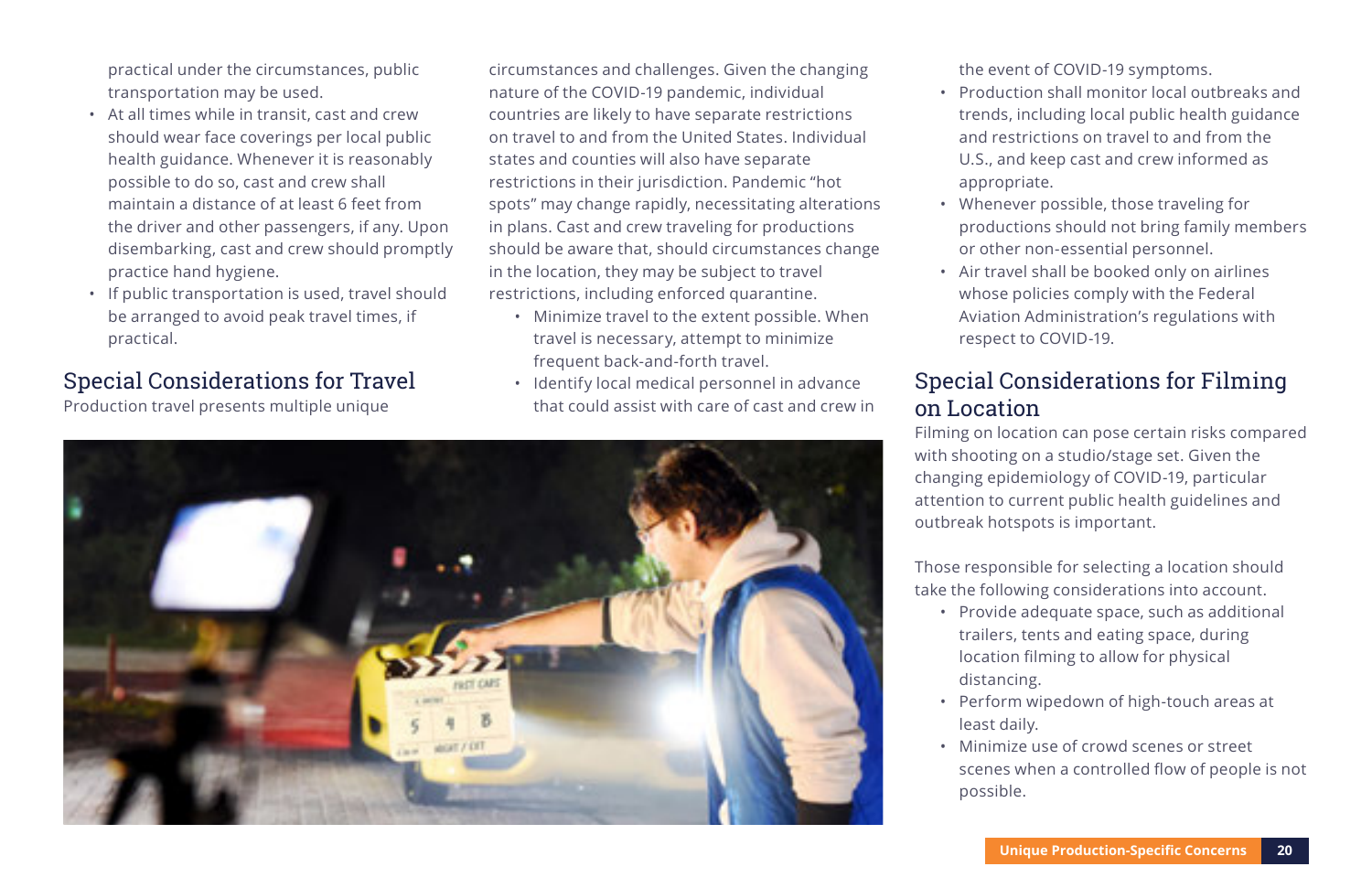#### **Outdoor Locations**

- Prioritize locations where access can be secured and members of the production can be kept away from the general public when possible.
- The location shall provide sufficient space for performing planned production activities while adhering to physical distancing recommendations.
- Prioritize locations with access to handwashing facilities. Provide ample mobile hand hygiene stations.
- If shooting in inclement weather, provide adequate shelter facilities such as tents to allow physical distancing of cast and crew.

#### **Indoor Locations**

- Productions should avoid locations that recently have been occupied or used by people who may have been infected with COVID-19, if possible.
- If an occupied private home or building location is required for shooting, the occupants should be asked about signs/ symptoms of COVID-19 and should vacate the premises for proper cleaning and sanitizing prior to pre-production crew and production cast and crew entering the facility.
- Productions shall select buildings that can be easily and effectively cleaned and that provide sufficient space for performing planned production activities while adhering to physical distancing recommendations. Locations with hand-washing facilities



available should be prioritized.

• Allow adequate ventilation of indoor locations.

#### **Scouting**

Traditional, in-person location scouting is considered essential to the success of a production. However, given the need for physical distancing and minimizing entry into private spaces, consider alternative options.

• To the extent possible, location teams should pursue alternatives to traditional, in-person location scouting, such as creating virtual options including the use of photographs and



digital scouting.

- Tech and director scouting should occur in small groups to the extent possible.
- All departments that provide assessments of scouting locations (environmental hazard assessment, engineering, etc.) as well as the location teams shall be trained in appropriate PPE use and provided sufficient PPE.
- Locations shall be prioritized during scouting that allow complete control of the site, including controlling access, ability to shut down the site for cleaning and high standards of hygiene.